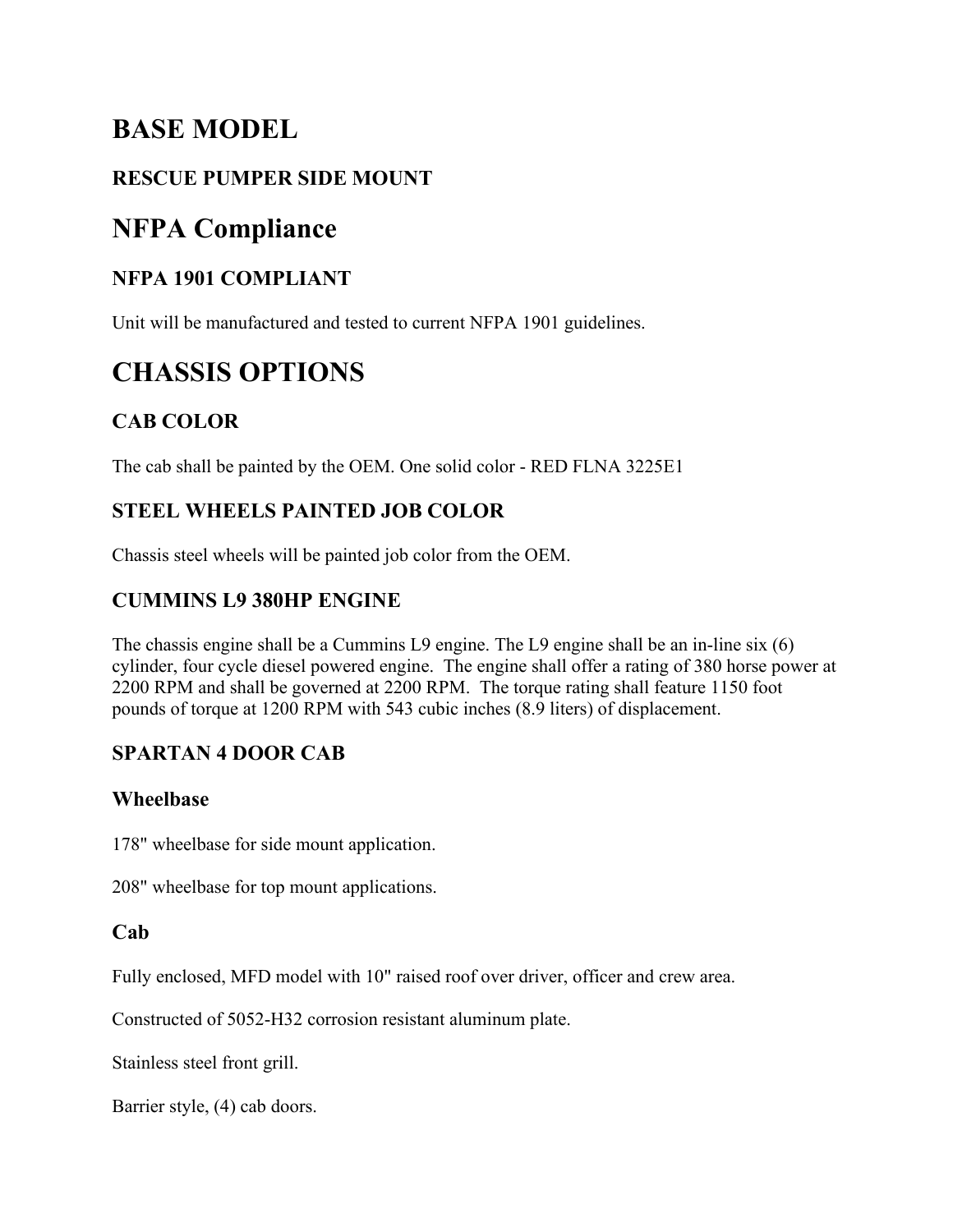Flat floor with offset forward engine tunnel.

Combination heater air-conditioning unit mountd on the engine tunnel with condensor roof mounted.

Manual cab door locks.

Retrac West Coast style single vision mirrors with lower manual convex mirror. Flat mirrors are remotely adjustable and heated.

Full width wheel well liners.

## **Interior Trim**

Cab floor and engine cover are covered with multi-layer mat with sound absorging closed cell foam.

Insulated vinyl on ceiling and cab walls.

Rear cab wall vinyl.

Extreme duty 5052-H32 aluminum for left, center and right dash and cab interior cab door trim.

#### **Seats**

Driver: H.O. Bostrom 400 Series Seirra model seat with air suspension and ABTS style of safety restraint.

Officer: H.O. Bostrom 300 Series Firefighter series, non-adjustable with SCBA seat back and ABTS style of safety restraint.

Rear facing crew: H.O. Bostrom 300 Series Firefighter series, non-adjustable with SCBA seat back and ABTS style of safety restraint.

## **GVWR**

Minimum GVWR - 47,000 lbs.

#### **Front Axle**

Meritor Easy Steer Non Driver front axle, model numer MFS-20.

The front gross axle weight rating of the front axle shall be 20,000 lbs.

The front axle wheel bearings shall be lubricated with oil. The oil level can be visually checked via clear inspection windows in the front axle hubs.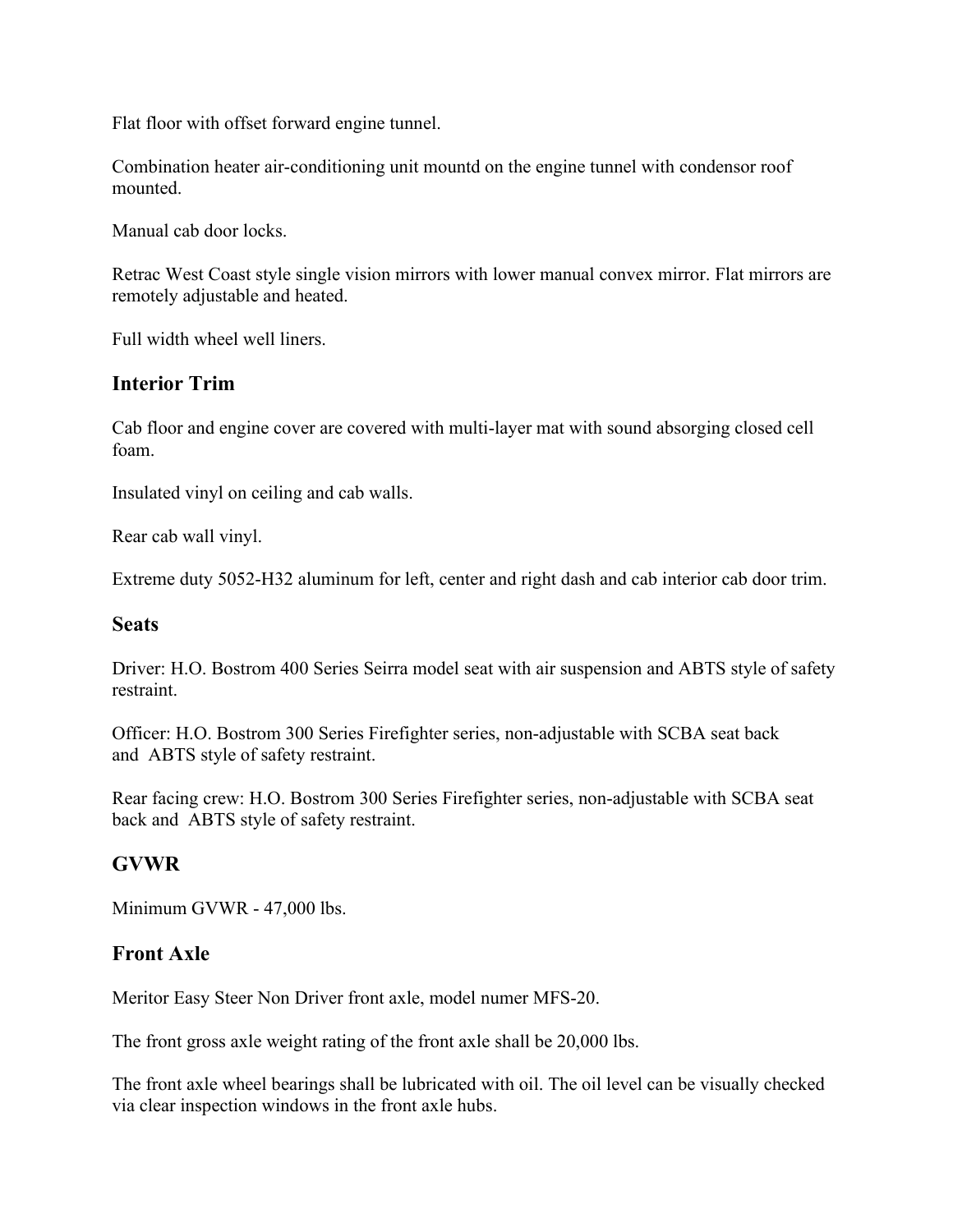#### Shock absorbers

21,500 lb leaf spring front suspension.

Power steering with TRW TAS65 power steering gear with assist cyclinder.

## **Rear Axle**

Meritor RS-25-160 singel drive axle.

The rear fire service rated capacity of 27,000 lbs.

5.13 rear axle rating.21,000 to 31,5000 lbs multi-leaf Reyco 79KB spring suspension.

Rear oil seals.

#### **Tires**

Front tires Goodyear 315/80R-22.5 20 PR "L" tubeless radial G289 WHA highway tread.

Rear tires Goodyear 12R-22.5 16{PR "H" tubeless radial G622 RSD mixed services tread.

#### **Brake System**

#### WABCO 4S/4M ABS

Rear brakes - Meritor 16.5 x 8.63 S-cam drum type.

18.7 CFM air complressor.

Wabco System Saver 1200 air dryer.

#### **Fuel Tank**

50 gallon 12 gauge alumnimized steel fuel tank.

#### **Frame**

C-channel rails with minimum (7) cross members.

110,000PSI minimum yield strength, each rail.

Frame Liner.

Powder coated black prior to any attachment of components.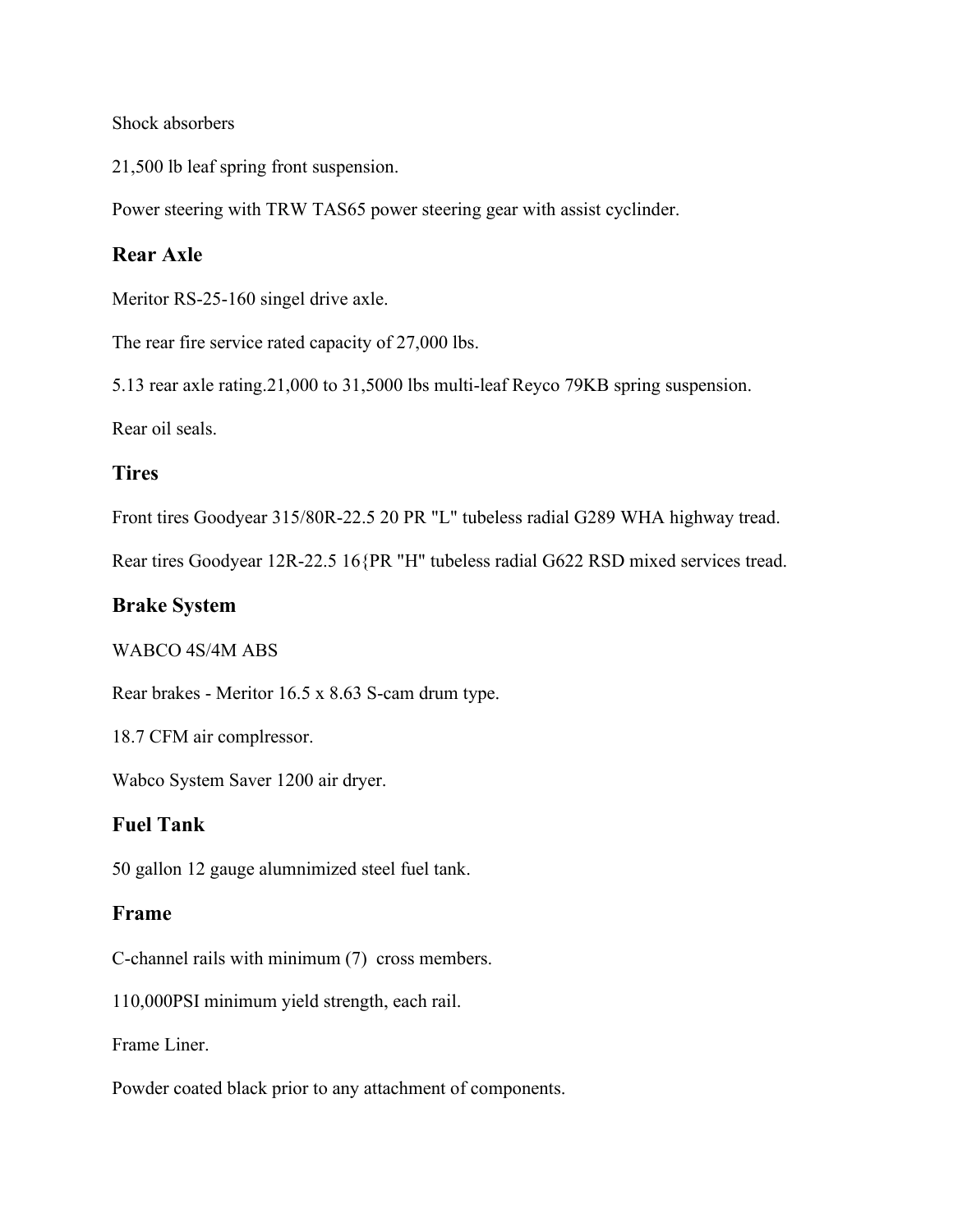## **Electrical**

Multiplex system.

Weldon Vehicle Data Recorder (VDR) system.

Three (3) Harris BCI 131 925 CCA Batteries, located on a battery tray left side.

320 AMP Leece-Neville 12 volt alternator.

Kussmaul Auto Charge 40 LPC battery conditioner with Kussmaul 20 amp auto-eject receptacle.

Front instrument panel with LED backlit gagues.

Audiovox Voyager HD camera system for OEM install at the rear of the vehicle.

#### **Lighting**

Techniq K60 4x6 amber LED sequential arrow turn signals

Rectangular headlamps, located below the turn signals with alternating high beam headlight falshing system

Tecniq S170 LED LED side amber marker lights

Five (5) Tecniq S170 LD cab marker lamps located upper face of cab

Tecniq T44 LED ground lights on the underside of each cab step and at each middle step .

Techiq D06LED at each step well area.

Engine Compartment light.

LED dome light over each cab door.

#### **Warning / Emergency**

Whelen Freedom IV LED light bar.

Two (2) Whelen C6 front warning lights, red with clear lens, inboard of front turn signals.

Two (2) Whelen C6 intersection warning lights, red with clear lens, one (1) each side.

Whelen 295HFS2 electronic siren.

(2) air horns with left and right foot switch control.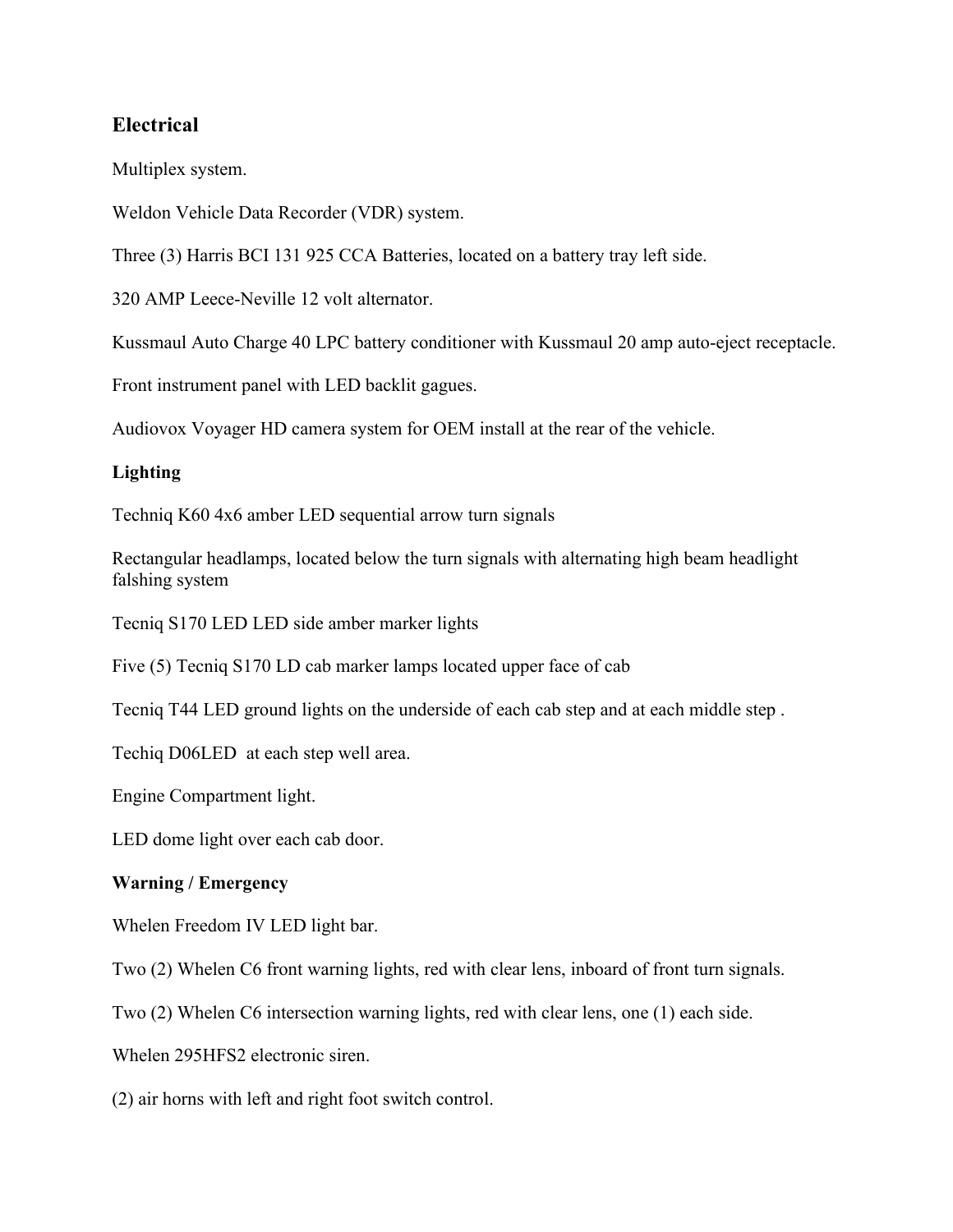ECCO model 575 back up alarm.

## **VG TURBO ENGINE BRAKE**

The engine shall utilize a variable geomety turbo (VGT) as an integraed auxiliayr engine brea to offer a variable rate of exhaut flow.

## **FRONT S-CAM DRUM BRAKES**

The fornt brakes shall be Meritor S-Cam drum type. The brakes shall feature a cast iron shoe.

# **BODY OPTIONS**

## **HARD SUCTION HOSE STORAGE**

A compartment will be provided in the upper left side of the hosebed that will accommodate (*2*) lengths of 10-foot hard suction hoses.

## **HOSEBED DIVIDER ADDITIONAL**

There shall be an additional hose bed divider provided the full fore-aft length of the hose bed.

The hose bed divider shall be constructed of  $1/4$ " (0.25") smooth aluminum plate with an extruded aluminum base welded to the bottom. The rear end of the divider shall have a 3" radius corner to protect personnel. The divider shall be natural finish aluminum for long-lasting appearance and shall be sanded and de-burred to prevent damage to the hose.

The divider shall be adjustable from side to side in the hose bed to accommodate varying hose loads.

## **HOSEBED ALLOWANCE**

Hosebed hose allowance: 1200 lbs.

## **EQUIPMENT ALLOWANCE**

Equipment allowance: 3000 lbs.

## **ROLL UP DOORS (6) SATIN FINISH**

There will be a total of six (6) roll-up doors for compartments L-1, L-2, L3, R-1, R-2, R-3. Each compartment will have a non-locking ROM Series IV roll-up shutter door.

Each shutter slat, track, bottom rail, and drip rail will be constructed from anodized 6063 T6 aluminum. Shutter slats will feature a double wall extrusion with a concave interior surface to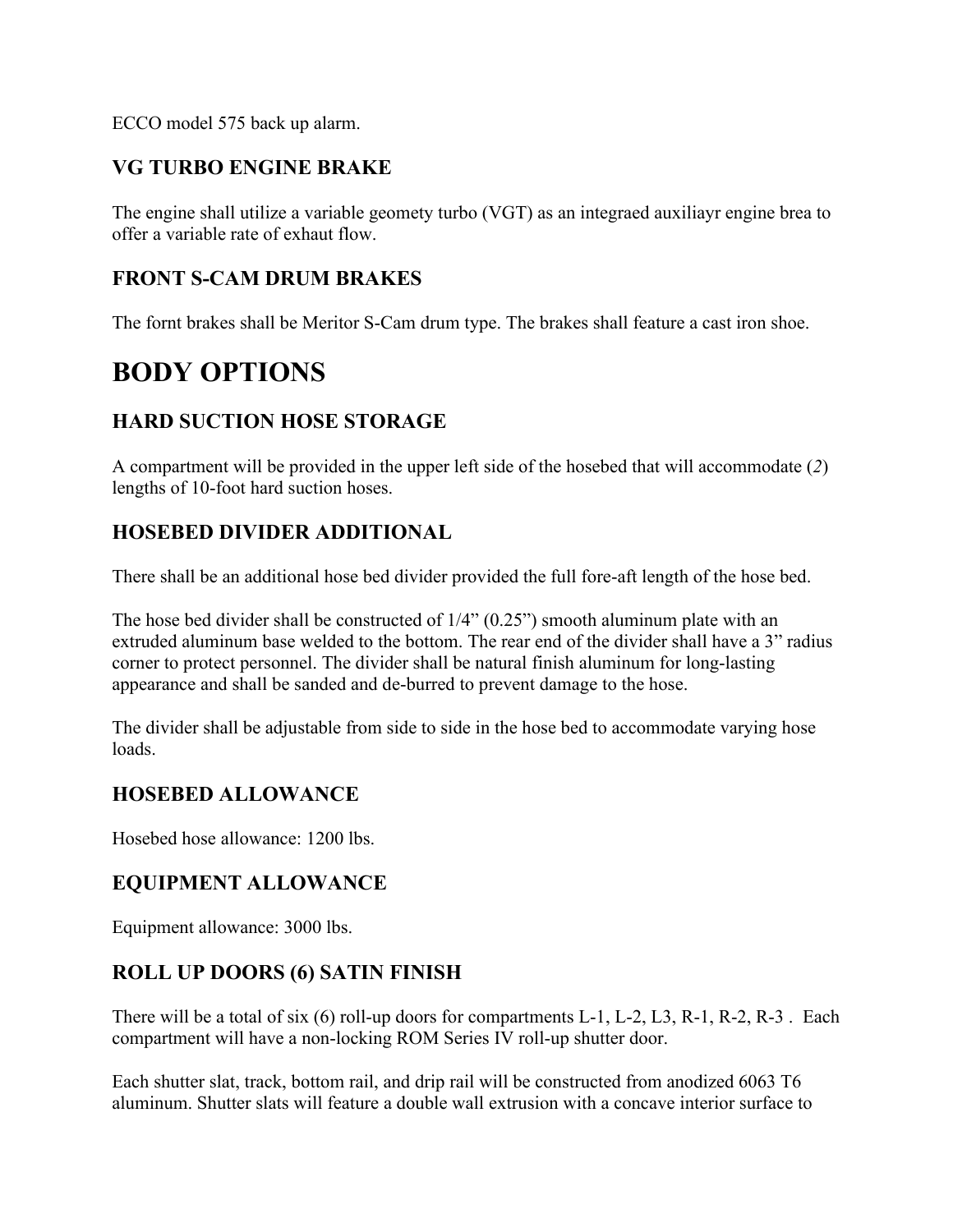minimize loose equipment jamming the shutter door closed. Shutter slats will feature an interlocking end shoe to prevent side to side binding of the shutter door during operation. Slats must have interlocking joints with an inverted locking flange. Slat inner seal will be a one piece PVC extrusion; seal design will be such to prevent metal to metal contact while minimizing dirt and water from entering the compartment.

Shutter door track will be one piece design with integral overlapping flange to provide a clean finished look without the need of caulk. Door track will feature an extruded rubber double lip low profile side seal with a silicone co-extruded back to reduce friction during shutter operation.

Shutter bottom rail will be a one piece double wall extrusion with integrated finger pull. Finger pull will be curved upward with a linear striated surface to improve operator grip while operating the shutter door. Bottom rail will have a smooth contoured interior surface to prevent loose equipment from jamming the shutter door. Bottom rail seal will l be a double "V" seal to prevent water and debris from entering compartment. Bottom rail lift bar will be a one piece "D" shaped aluminum extrusion with linear striations to improve operator grip during operation. Lift bar will have a wall thickness of 0.125 inches. Lift bar will be supported by no less than two pivot blocks; pivot blocks will be constructed from Type 66 Glass filled reinforced nylon for superior strength. Bottom rail end blocks will have incorporated drain holes which will allow any moisture that collects inside the extrusion to drain out.

Shutter door will have an enclosed counter balance system. Counter balance system will be 4.00 inches in diameter and held in place by 2 heavy duty 18 gauge zinc plated plates. Counter balance system will have 2 over-molded rubber guide wheels to provide a smooth transition from vertical track to counter balance system.

The compartment doors will have a satin aluminum finish.

Each roll up door will have an integral door open indicator magnet in the lift bar.

If the door is not properly closed and the transmission is placed into drive or reverse mode with the parking brake released, it will activate the "hazard light" in the cab to alert the crew.

## **APPARATUS BODY**

## **BODY MATERIAL TYPE**

At a minimum, all formed substructure crossmembers and associated assemblies, exterior panels and compartments will be emergency vehicle industry standard 5052-H32 aluminum alloy. Softer alloys will not be acceptable in the construction processes, except where nonstructural bright aluminum treadplate is utilized.

## **FASTENERS**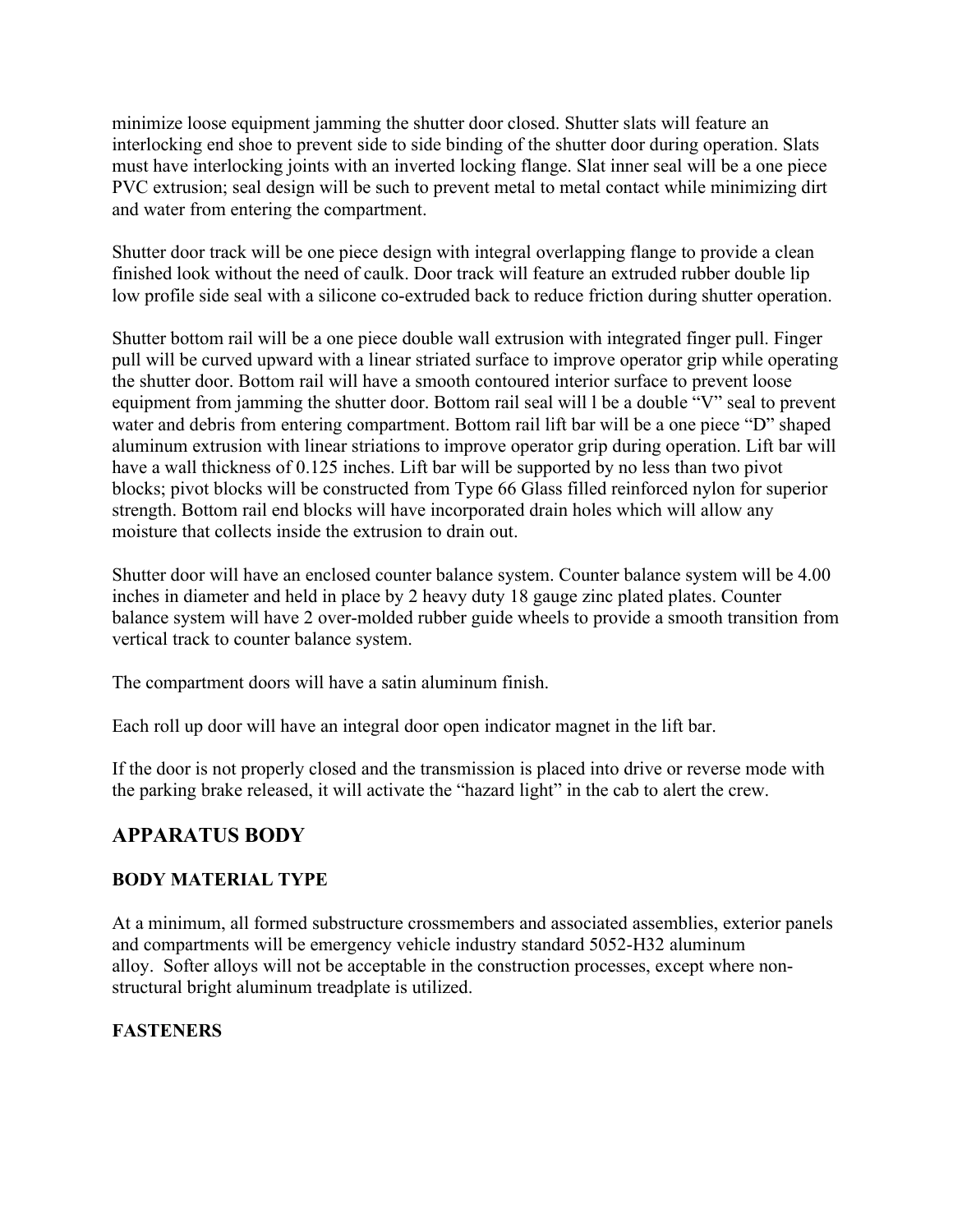All fasteners utilized on the substructure crossmembers and associated assemblies will be precision engineered two-piece Huck® C6L bobtail fasteners. The bolted body compartment structures will utilize Huck Magna-Grip® blind fasteners.

Once installed, no matter how vibration-intensive the environment, these fasteners are engineered to never come loose. Huck bolts are to provide direct metal-to-metal contact when installed, to eliminate the transverse vibration often found in conventional nuts and bolts that have a tendency to loosen over time.

#### **ANTI-CORROSION PROCESS**

Absolutely no dissimilar metals will be used in the body and its supporting substructure without being separated by ECK®. This process is not required where the fastener is an aluminum Huck-bolt to aluminum components.

#### **BODY FINITE ELEMENT ANALYSIS**

The proposed body design must have completed a review and analysis. The analysis is to include real world working load scenarios. Analysis to cover both static and dynamic situations must be completed. The purpose of the finite element analysis is to ensure proper design of the apparatus body, and that it is capable of carrying the typical fire apparatus loads and those specified by NFPA for equipment. The analysis process must conclude that the body structure is properly designed and manufactured to provide longevity under normal conditions. Proof of having completed this testing must be immediately submitted, upon request, during the bid review process.

#### **BODY MOUNTING SYSTEM**

The entire body module assembly will be mounted above the chassis frame rails exclusively with not less than twelve (12) torsion isolator assemblies to reduce the vibration and stress providing an extremely durable body mounting system.

The body substructure will be mounted above the frame to allow independent flexing to occur between the body and the chassis. Each assembly will be mounted to the chassis frame rails with steel, gusseted mounting brackets. Each body mount bracket will be mounted to the side chassis frame flange with 5/8" Grade 8 Geomet coated (anti-corrosion) bolts. Each mounting bracket will be bolted to the frame using not less than four (4) bolts.

There will be no welding to the chassis frame rail sides, web or flanges, or drilling of holes in the top or bottom frame flanges between axles. All body to chassis connections will be bolted so that in the event of an accident, the body will be easily removable from the truck chassis for repair or replacement.

Because of the constant vibration and twisting action that occurs in chassis frame rails and suspension, the torsion mounting system is required to minimize the possibility of premature body structural failures.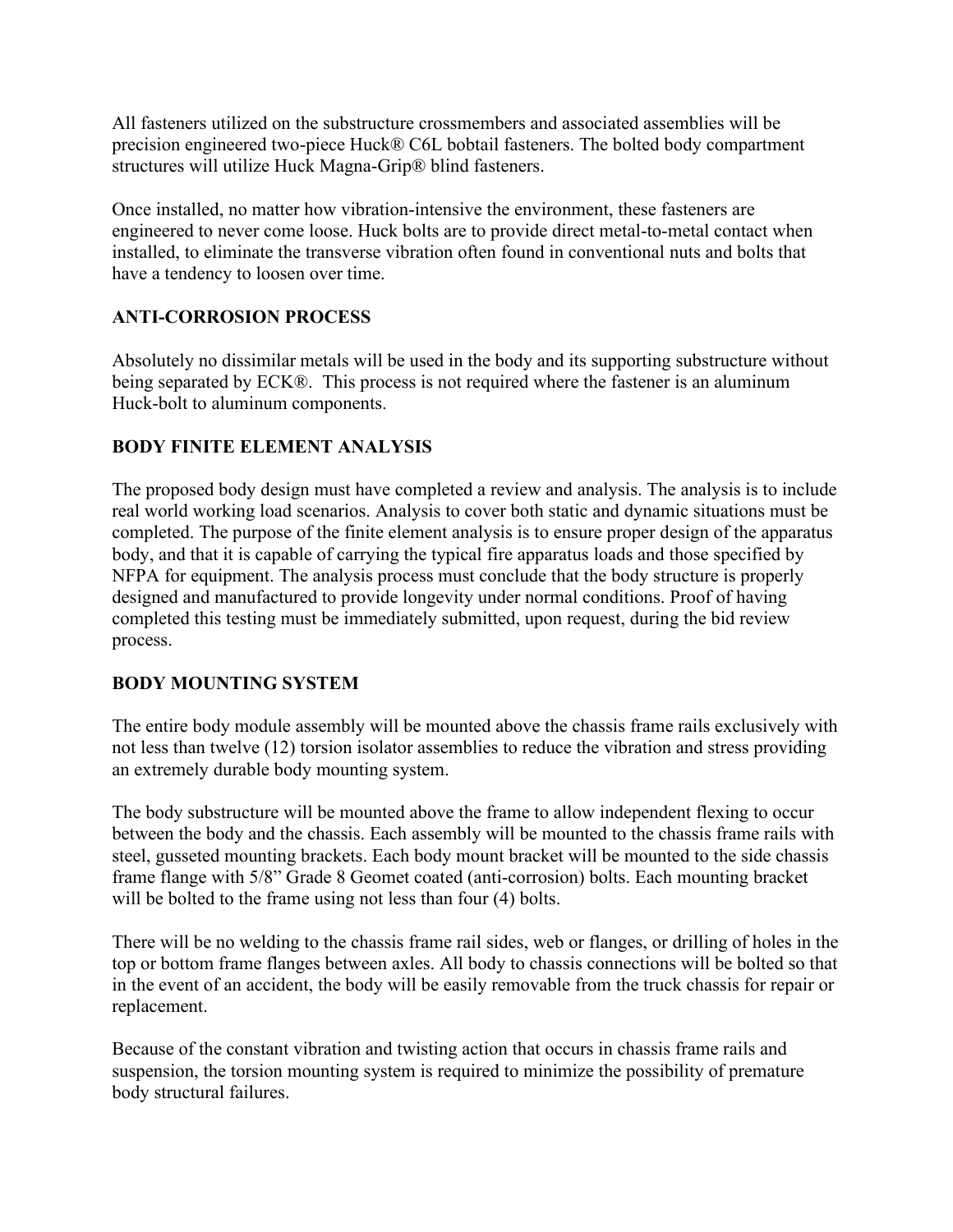#### **COMPARTMENT INTERIOR WALLS**

All compartment interiors will be smooth aluminum plate.

#### **COMPARTMENT FLOORS**

All body compartment floors will be smooth aluminum plate and have a .75 inch lip downward at the door opening side of the compartment. This lip will form a "sweep-out" compartment. The design will also allow for a complete door / weather seal across the bottom.

Each compartment will have the ability to drain and louvers ventilation adequate to provide air circulation.

#### **EXTERIOR COMPARTMENT LOCATIONS AND CONFIGURATION**

#### **L-1 - Left Side Forward**

There will be one (1) a compartment ahead of the rear wheels on the left side of the apparatus.

The approximate interior dimensions of this compartment will be not less than 51.50 inches wide by 70.50 inches high with a full height depth of 26.00 inches.

The approximate pass-thru opening will measure not less than 49.00 inches wide by 60.50 inches high.

#### **L-2 - Left Side Over Wheels**

There will be a compartment above the rear wheels on the left side of the apparatus.

The approximate interior dimensions of this compartment will be not less than 63.75 inches wide by 37.50 inches high with a full height depth of 26.00 inches.

The approximate pass-thru opening will measure not less than 54.50 inches wide by 27.50 inches high.

#### **L-3 - Left Side Aft of Rear Wheels**

There will be a compartment aft of the rear wheels on the left side of the apparatus.

The approximate interior dimensions of this compartment will be not less than 42.00 inches wide by 37.50 inches high from floor to the bottom of the interior ladder compartment and 33.00 inches high from bottom of ladder compartment to top of compartment. Depths will be 26.00 inches at floor level to bottom of ladder compartment and 13.50 inches from bottom of ladder compartment to top.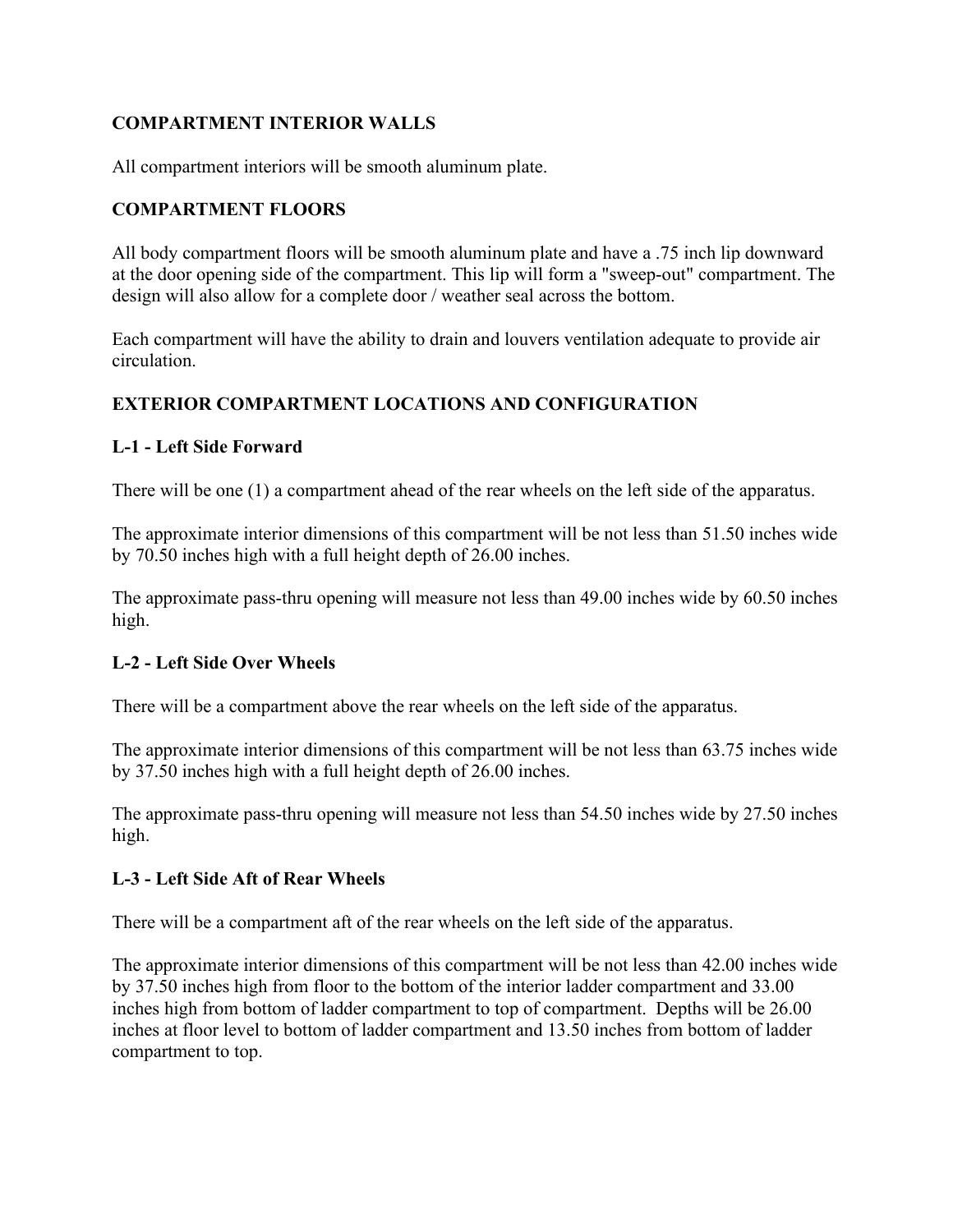The approximate pass-thru opening will measure not less than 39.50 inches wide by 60.50 inches high.

#### **R-1 - Left Side Forward**

There will be a compartment ahead of the rear wheels on the left side of the apparatus.

The approximate interior dimensions of this compartment will be not less than 51.50 inches wide by 37.50 inches high from floor to the bottom of the interior ladder compartment and 33.00 inches high from bottom of ladder compartment to top of compartment. Depths will be 26.00 inches at floor level to bottom of ladder compartment and 13.50 inches from bottom of ladder compartment to top.

The approximate pass-thru opening will measure not less than 49.00 inches wide by 60.50 inches high.

#### **R-2 - Left Side Over Wheels**

There will be a compartment above the rear wheels on the left side of the apparatus.

The approximate interior dimensions of this compartment will be not less than 63.75 inches wide by 37.50 inches high with a full height depth of 13.50 inches.

The approximate pass-thru opening will measure not less than 54.50 inches wide by 27.50 inches high.

#### **R-3 - Left Side Aft of Rear Wheels**

There will be a compartment aft of the rear wheels on the right side of the apparatus.

The approximate interior dimensions of this compartment will be not less than 42.00 inches wide by 37.50 inches high from floor to the bottom of the interior ladder compartment and 33.00 inches high from bottom of ladder compartment to top of compartment. Depths will be 26.00 inches at floor level to bottom of ladder compartment and 13.50 inches from bottom of ladder compartment to top.

The approximate pass-thru opening will measure not less than 39.50 inches wide by 60.50 inches high.

#### **B-1 – Rear of Body below Hosebed**

There will be a compartment on the rear of the apparatus.

The approximate interior dimensions of this compartment will be not less than 43.00 inches wide by 61.00 inches high with a full height depth of 26.00 inches.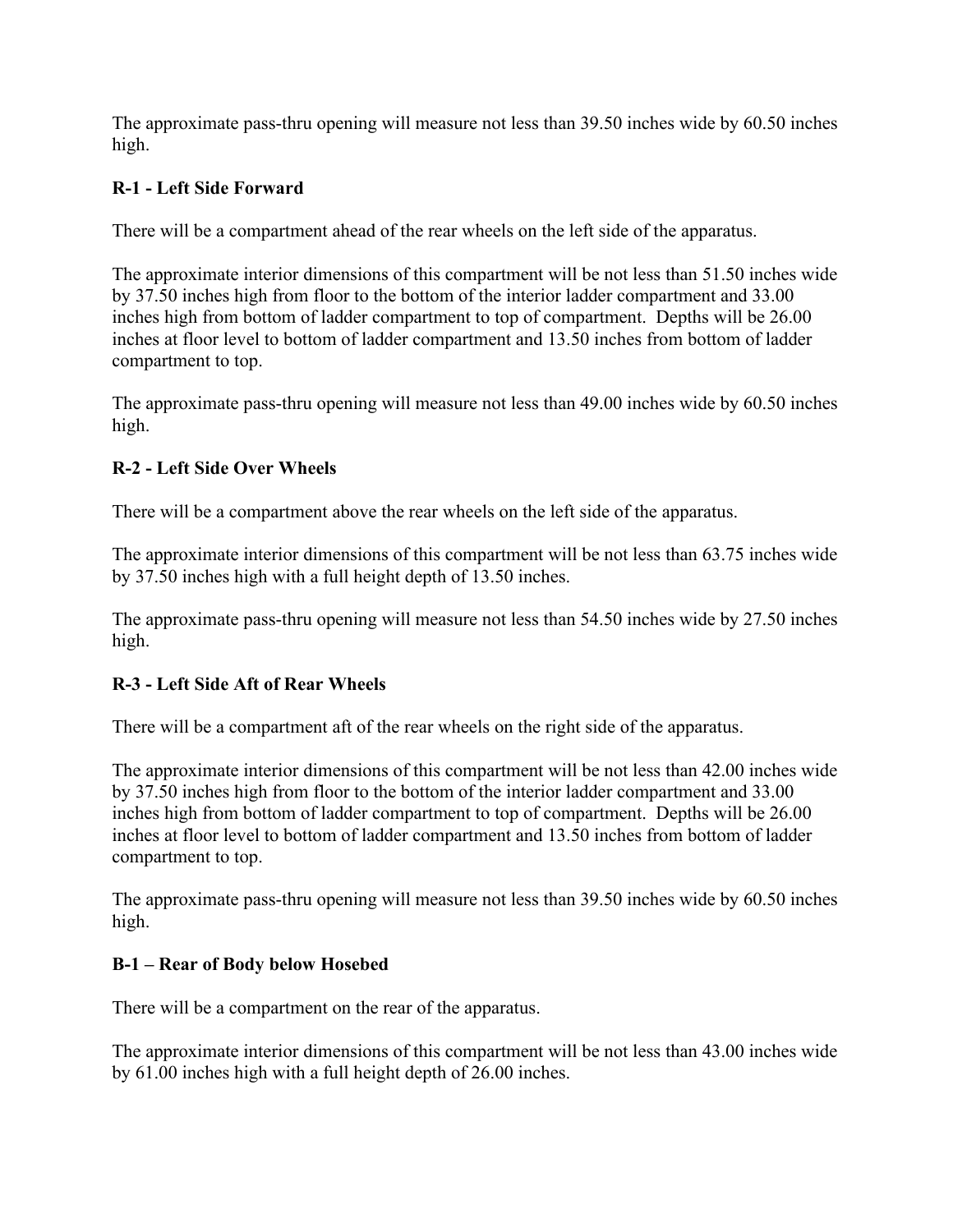The approximate pass-thru opening will measure not less than 40.50 inches wide by 51.00 inches high.

**NOTE:** *All compartment depths must be measured from back of wall to inside closed door.*

#### **LADDER COMPARTMENT**

Located on the right rear of the body will be a ground ladder compartment that measures approximately 29.00 inches high x 10.50 inches wide (pass-thru). The bottom of the opening will not more than approximately  $60.00$  inches  $(+/- 2)$  from ground level.

The compartment will accommodate, at a minimum, the following:

- one (1) 14-ft roof ladder
- one (1) 24-ft two-section ladder
- one (1) 10-ft attic ladder
- two  $(2)$  10-ft pike poles

#### **HOSEBED**

The hosebed will be full width of the body to provide storage for not less than 800-feet of 3.00 inch double jacketed and 1500-feet of 5.00 inch hose LDH.

The hosebed will be constructed of extruded aluminum slats with adequate spacing between slats to allow airflow and drainage. It will be capable of removal as a two-piece unit for tank service access.

#### **CORNER TRIM – STAINLESS STEEL**

The front and rear of the apparatus body vertical wall overlay will be integrated with a minimum .625 inch satin finish stainless steel corner trim for edge protection. The vertical edge trim will extend from the top to bottom and will be attached with stainless steel fasteners.

#### **REAR TAILBOARD**

The tailboard will be an independent assembly bolted to the rear body structural framing to provide body protection and a solid rear stepping platform.

The rear tailboard and body will be constructed such that the angle of departure will be not less than 8 degrees at the rear of the apparatus when fully loaded (NFPA) 1901, Standard for Automotive Fire Apparatus.

The rear tailboard will be approximately not less than 9.50 inches deep and full width of the body. The step surface will be formed bright treadplate aluminum with an embossed aggressive anti-slip pattern.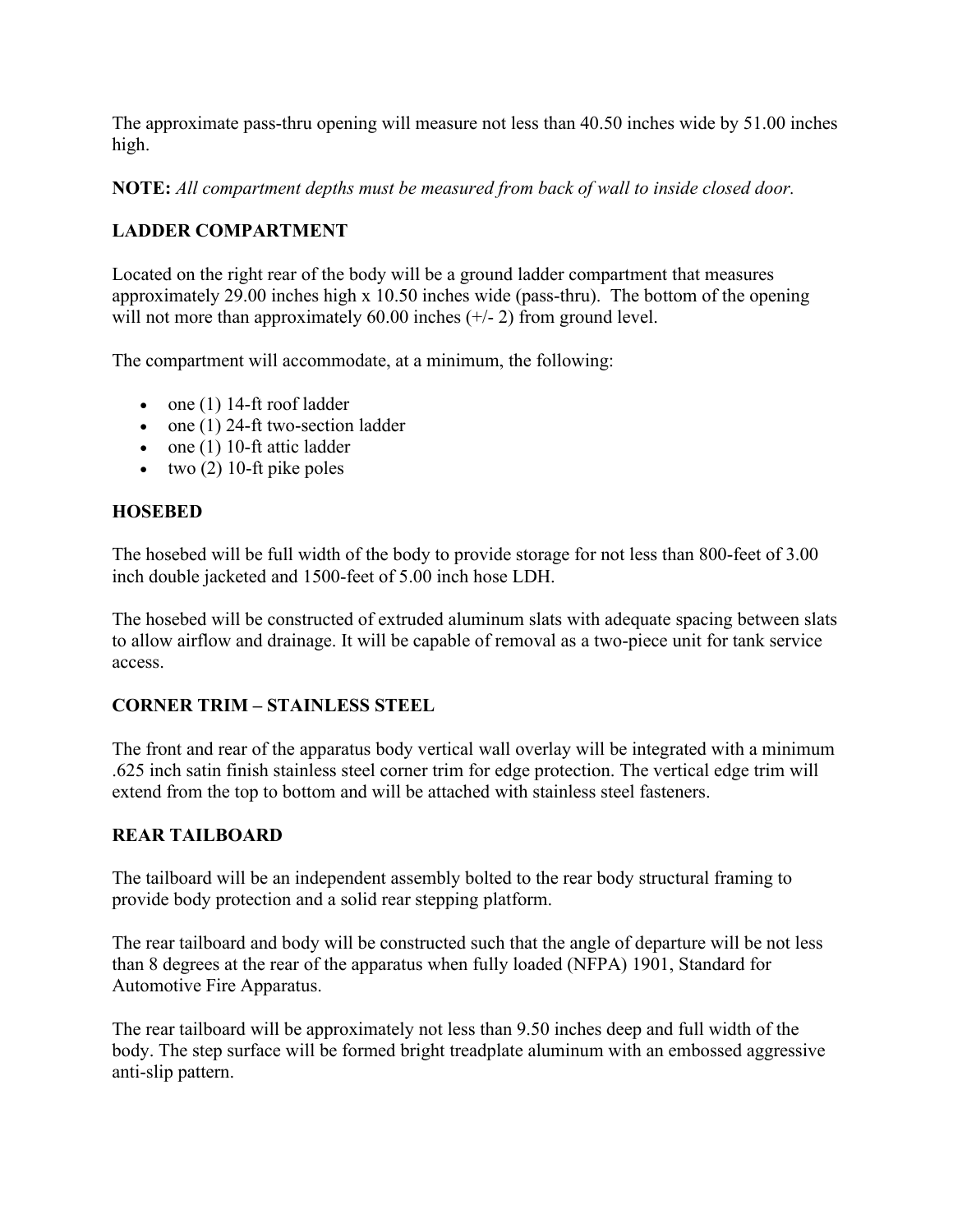Three (3) LED rear body marker lights will be centered on the face of the step.

On the rear body surface, a sign will be attached that states: "DO NOT RIDE ON REAR STEP, DEATH OR SERIOUS INJURY MAY RESULT."

#### **WHEEL WELLS**

Wheel wells will have semicircular black polymer composite inner liners that are bolted to the wheel well panel. Each wheel well will be a continuous piece with no breaks or ledges where road grime or debris may accumulate. This liner will be removable for access to suspension assembly for repairs. There will be no exception to the bolted wheel well inner liner requirement.

#### **FENDERETTES**

Two (2) polished stainless steel fenderettes will be provided and installed on body rear wheel well openings, one (1) each side. Rubber welting will be provided between the body and the crown to seal the seam and restrict moisture from entering.

#### **COMPARTMENT UNISTRUT**

Vertically mounted Unistrut will be installed in all apparatus body compartments to accommodate the installation of shelves, trays, and or other miscellaneous equipment.

#### **SIDE RUB RAILS**

The lowest edge of the apparatus body side compartments will be trimmed with an extruded C-Channel aluminum extrusion rub rail not less than 3" high x 1.50" deep. Each end of each rail will be capped with a contoured black formed PVC end cap for safety matching the shape of the rub rail. The rub rails will not be constructed as an integral part of the apparatus body structure, allowing each rub rail to be easily removed in the event of damage.

The inside flat surface will be designed to apply retro-reflective striping for added visibility, clearance lights, auxiliary turn signal and NFPA 1901 Lower Zone warning lights.

The rub rails will be secured with stainless steel fasteners and spaced away from the apparatus body with .50 inch nylon spacers to help absorb moderate side impacts and prevent the collection of water and debris for easier cleaning.

#### **FOLDING STEPS**

LED illuminated folding steps conforming to current NFPA requirements, will be provided and installed on the apparatus as specified below.

The steps will have a minimum of 46 sq. inches of surface area capable of sustaining a 1200 lb. static load. They will have a maximum 18" inch spread between each step.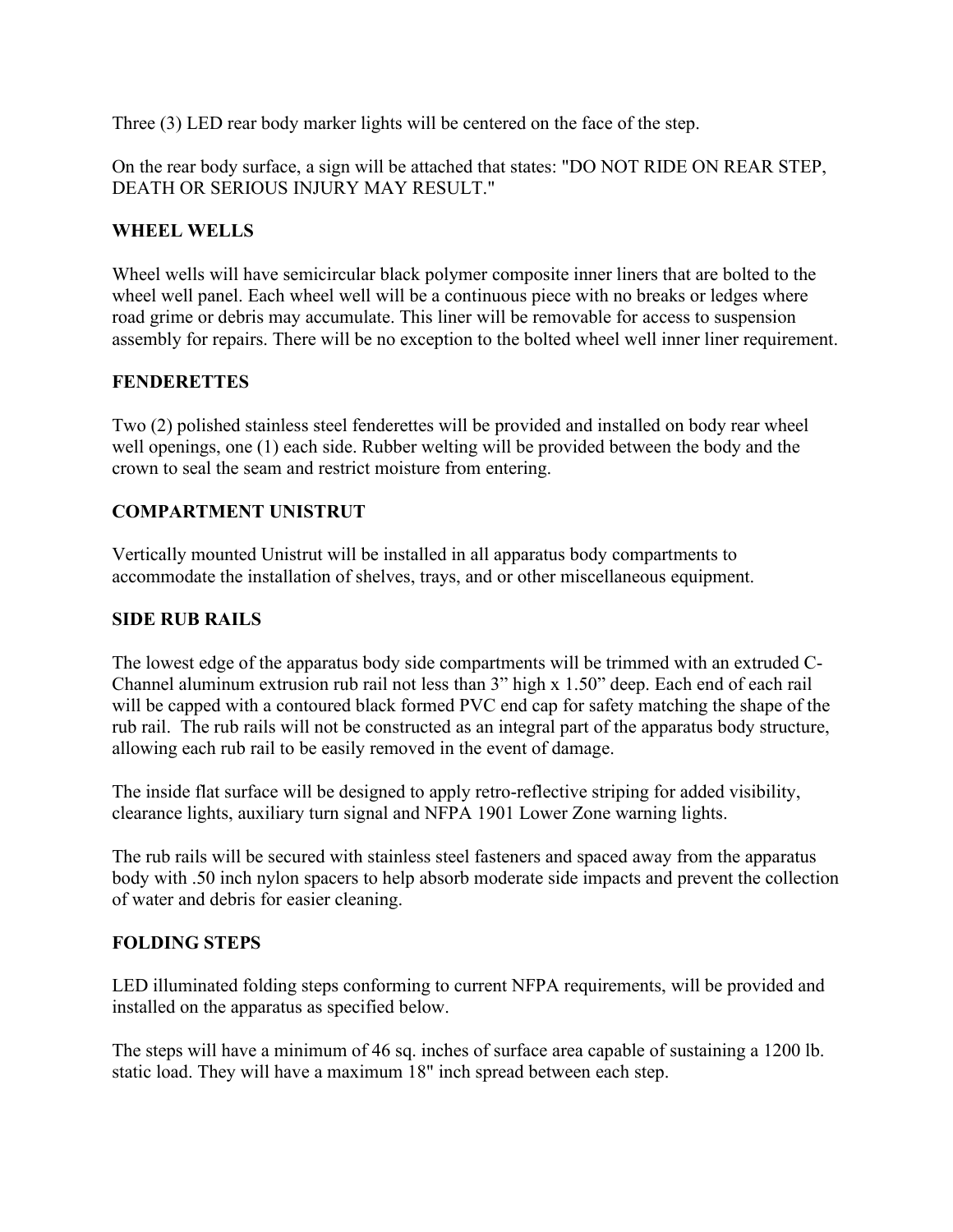#### **HANDRAILS**

Three (3) handrails will be installed on the rear of the apparatus. Each handrail will be of an adequate length, as available usable space allows, to provide a suitable gripping area for personnel.

Two (2) vertical handrails will be installed, one on each side, just below the hose bed sides. The remaining handrail will be installed horizontally, just below the hose bed area.

#### **TOW EYES**

There will be two rear tow eyes installed to the frame rails, one each side, accessible below the rear of the apparatus. They will be manufactured of 1.00 inch plate steel 5.00 inch wide with 2.50 inch round hole.

Each plate will be bolted to the chassis frame rail with minimum 5/8" Grade 8 Geomet coated (anti-corrosion) bolts. All steel components will be painted black.

#### **MUD FLAPS**

Heavy-duty black rubber mud flaps will be provided behind the rear wheels. The mud flaps will be bolted in place.

#### **MINIMUM REQUIRED LABELING**

Where not required in other paragraphs contained in this document, the minimum required labeling otherwise will include the following:

#### **CHASSIS REQUIRED LABELING**

Signs that state "Occupants must be seated and belted when apparatus is in motion" will be provided.

They will be visible from each seating position.

There will be a lubrication plate mounted inside the cab listing the type and grade of lubrication used in the following areas on the apparatus and chassis:

- Engine oil
- Engine Coolant
- Transmission Fluid
- Pump Transmission Lubrication Fluid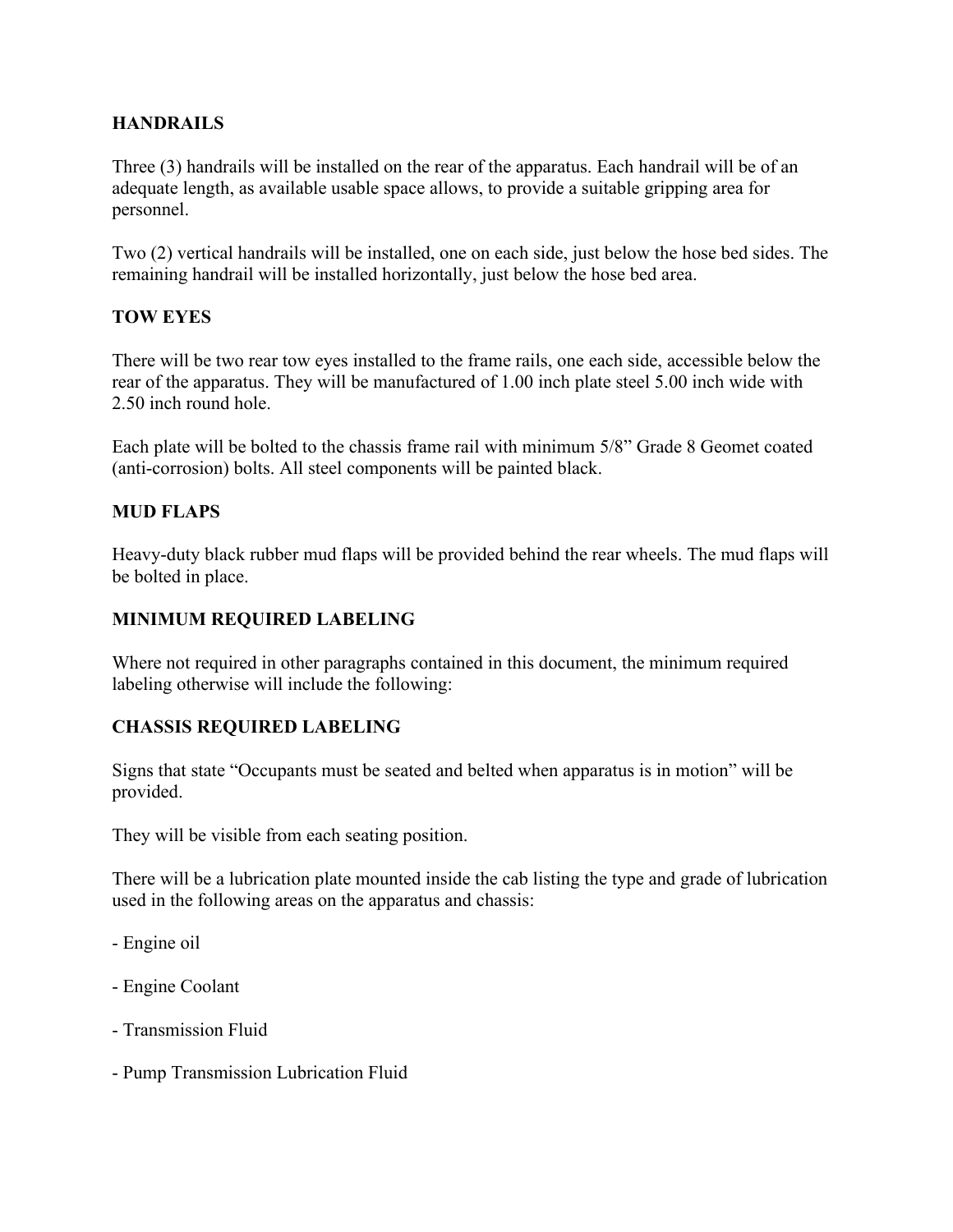- Drive Axle Lubrication Fluid
- Generator Lubrication Fluid (where applicable)
- Tire Pressures

#### **APPARATUS INFORMATION LABEL**

There will be a high-visibility label installed in a location clearly detectable to the driver while in the seated position.

The label will indicate the following specified information.

Overall Height (feet and inches)

Overall Length (feet and inches)

Overall GVWR (tons or metric tons)

## **WATER TANK**

#### **TANK CAPACITY**

A water tank will be installed with a minimum capacity of 1000 US gallons.

#### **TANK CONSTRUCTION**

The booster tank will be constructed of .50 inch thick Polyprene sheet stock which is a noncorrosive stress relieved thermoplastic. It will be designed to be completely independent of the body and compartments. All joints and seams are extrusion welded and/or contain the "Bent Edge" and tested for maximum strength and integrity. The top of the booster tank is fitted with lifting eyes designed with a 3 to 1 safety factor to facilitate tank removal.

The tank will feature a 0.5" recess for a drain / cleanout.

#### **COVER**

The tank cover will be constructed of .50 inch thick Polyprene and will be recessed. A minimum of two lifting dowels will be drilled and tapped .50 inch x 2.00 inch to accommodate the lifting eyes.

#### **BAFFLES**

The swash partitions will be manufactured from .50 inch Polyprene. All partitions will be equipped with vent and air holes to permit movement of air and water between compartments to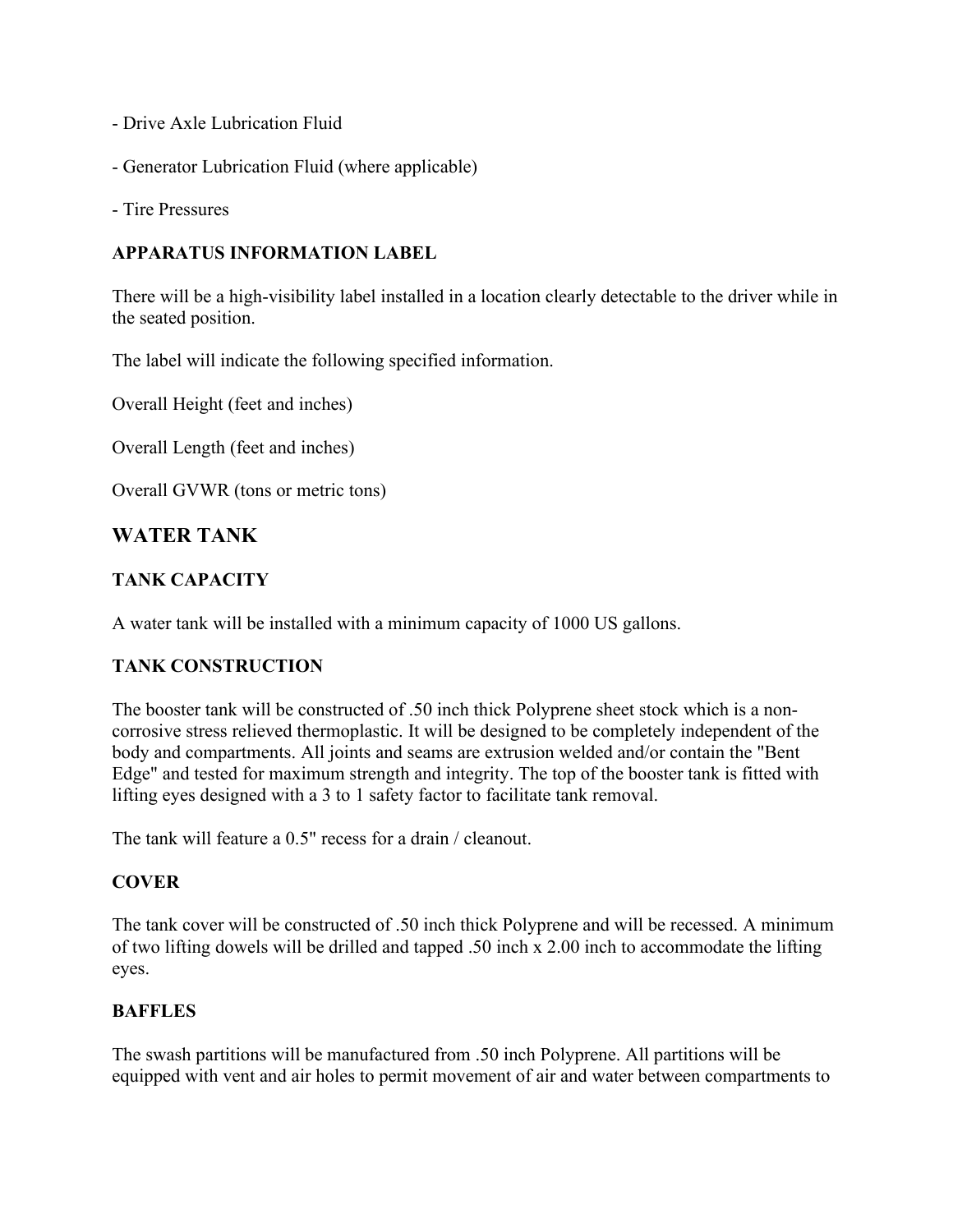provide maximum water flow. All swash partitions interlock and are welded to one another as well as to the walls of the tank.

#### **MOUNTING**

The tank will be isolated from the body substructure cross members with .50 inch x 2.50 inch rubber strips that are 60 durometer in hardness. The tank will sit nested inside the center body substructure and will be completely removable without disturbing the body side panels. Tank stops on all four sides will keep the tank from shifting front to back or side to side.

#### **FILL TOWER**

The fill tower opening will be approximately 13.00 inches x 12.00 inches.

The tower will have a .25 inch thick removable Polyprene screen and a Polyprene hinged type cover that will open if the tank is filled at an excess rate. There will be a removable .25 inch (6.40 mm) thick Polyprene screen to prevent debris from falling into the tank.

The fill tower will have a 4.00 inch overflow that will discharge underneath the tank, behind the rear axle(s), avoiding the chassis fuel tank and suspension components where applicable. The overflow will terminate above the tank water level when filled to the rated capacity.

The fill tower will be located to the left side at the front of the hose bed

## **OUTLETS**

An outlet shall be provided for the tank fill valve. If there are any additional options selected (such as an extra tank suction or direct tank inlets), there will be additional outlets provided to accommodate these items.

## **SATIN ROLL UP DOOR - B1**

There will be a roll-up door for compartment B-1. The compartment will have a non-locking ROM Series IV roll-up shutter door.

Each shutter slat, track, bottom rail, and drip rail will be constructed from anodized 6063 T6 aluminum. Shutter slats will feature a double wall extrusion with a concave interior surface to minimize loose equipment jamming the shutter door closed. Shutter slats will feature an interlocking end shoe to prevent side to side binding of the shutter door during operation. Slats must have interlocking joints with an inverted locking flange. Slat inner seal will be a one piece PVC extrusion; seal design will be such to prevent metal to metal contact while minimizing dirt and water from entering the compartment.

Shutter door track will be one piece design with integral overlapping flange to provide a clean finished look without the need of caulk. Door track will feature an extruded rubber double lip low profile side seal with a silicone co-extruded back to reduce friction during shutter operation.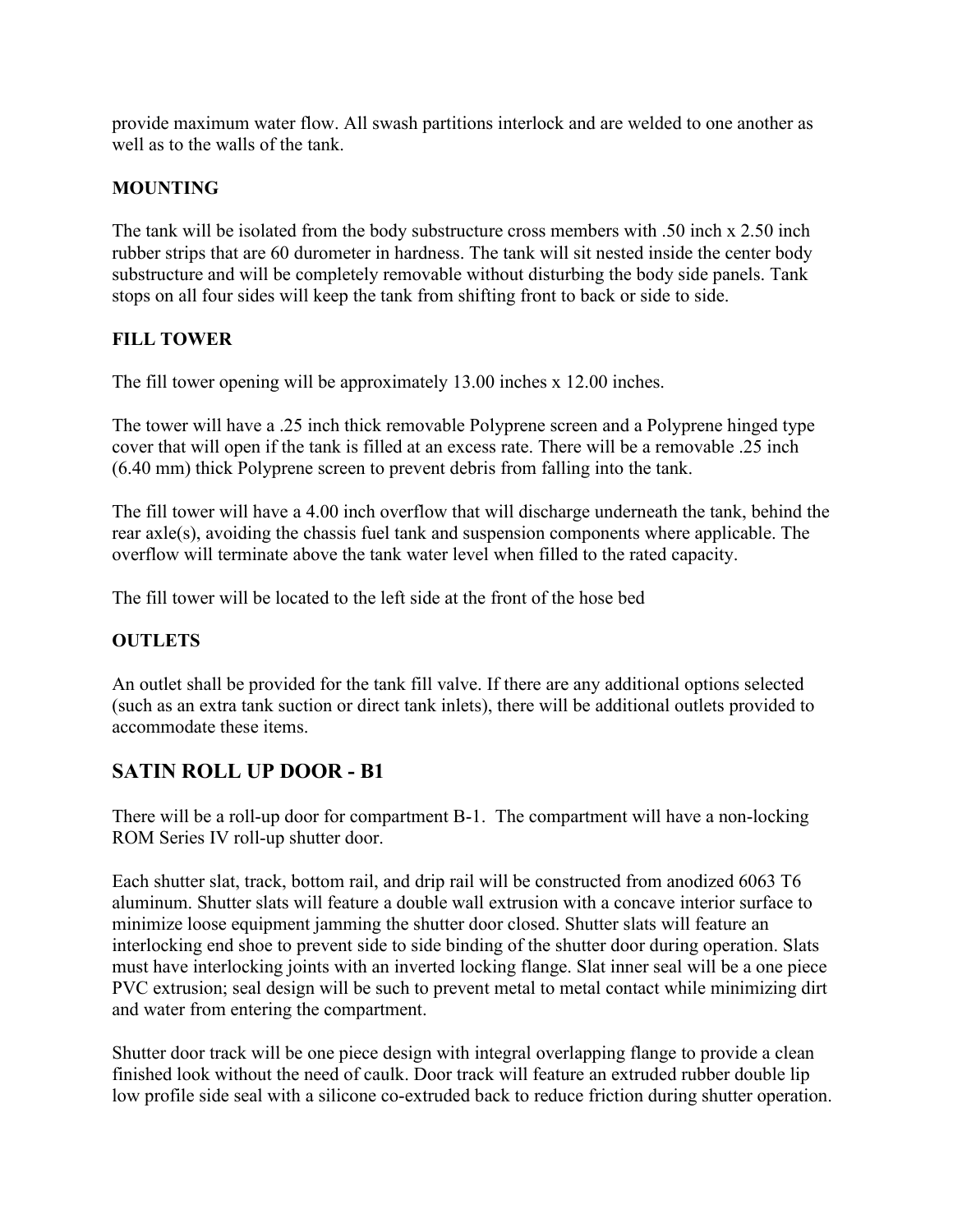Shutter bottom rail will be a one piece double wall extrusion with integrated finger pull. Finger pull will be curved upward with a linear striated surface to improve operator grip while operating the shutter door. Bottom rail will have a smooth contoured interior surface to prevent loose equipment from jamming the shutter door. Bottom rail seal will l be a double "V" seal to prevent water and debris from entering compartment. Bottom rail lift bar will be a one piece "D" shaped aluminum extrusion with linear striations to improve operator grip during operation. Lift bar will have a wall thickness of 0.125 inches. Lift bar will be supported by no less than two pivot blocks; pivot blocks will be constructed from Type 66 Glass filled reinforced nylon for superior strength. Bottom rail end blocks will have incorporated drain holes which will allow any moisture that collects inside the extrusion to drain out.

Shutter door will have an enclosed counter balance system. Counter balance system will be 4.00 inches in diameter and held in place by 2 heavy duty 18 gauge zinc plated plates. Counter balance system will have 2 over-molded rubber guide wheels to provide a smooth transition from vertical track to counter balance system.

The compartment door will have a satin aluminum finish.

The roll up door will have an integral door open indicator magnet in the lift bar.

If the door is not properly closed and the transmission is placed into drive or reverse mode with the parking brake released, it will activate the "hazard light" in the cab to alert the crew.

Brushed stainless steel sill plates will be installed at the bottom of each body compartment door opening.

## **HOSEBED DIVIDER**

There will be a full height adjustable divider provided and installed in the hosebed area of the apparatus body.

The divider will be fabricated of .25 inch thick aluminum plate and attached to the adjustable slide rails. The rear of the divider will have a radius to provide a smooth corner.

Hose payout will be unobstructed by the divider.

## **HOSEBED / CROSSLAY COVERS**

#### HOSEBED

The hosebed area will have a vinyl cover installed on the top and rear of the hosebed area.

The top cover will be held in place by an extrusion installed across the front edge of the hosebed and Velcro along the left and right edges. The top rear of the hosebed cover will be secured each side by a footman's loop and buckles allowing for the cover to be pulled tight on each side.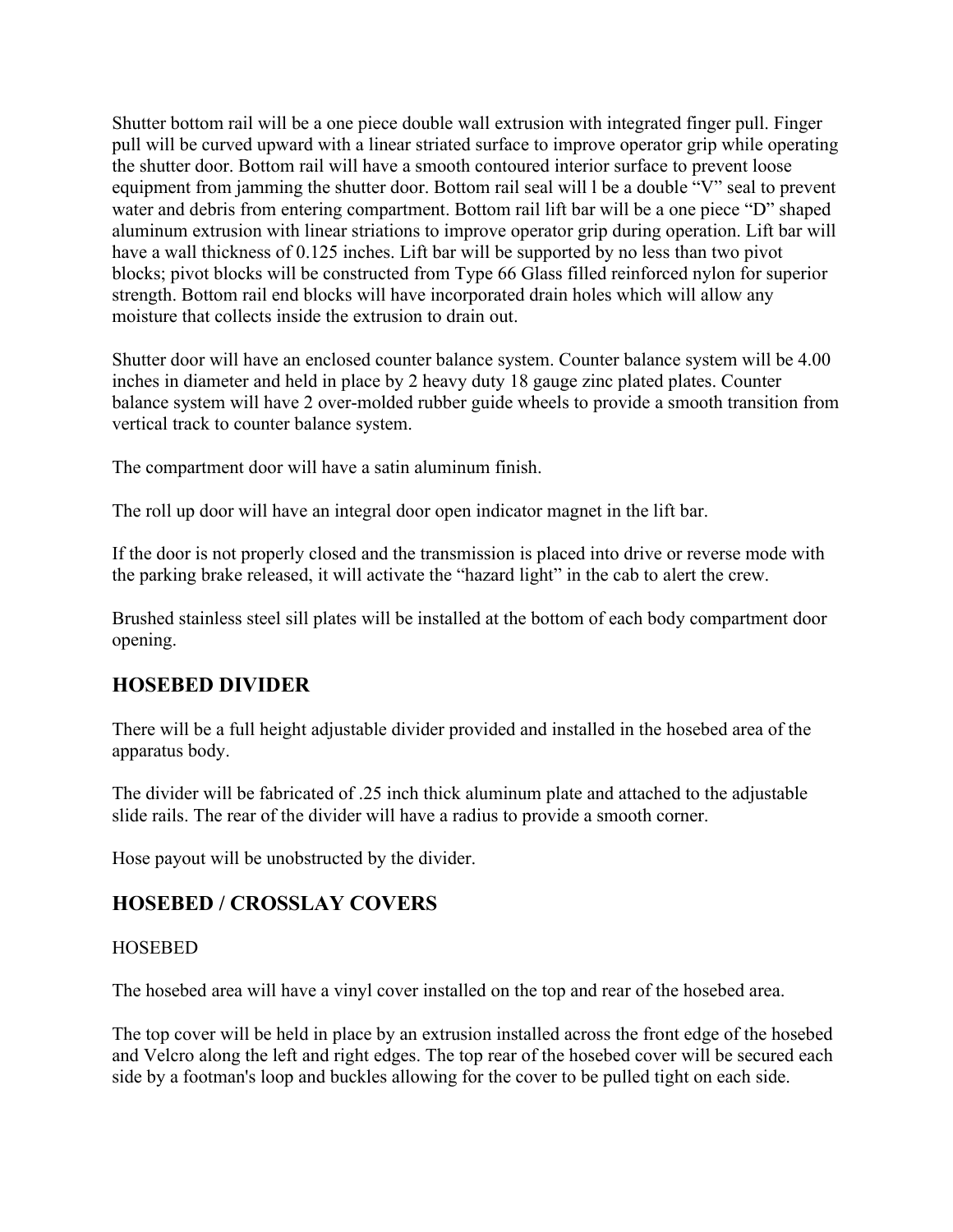Additional footman's loops will be provided each side at the lower corners at the floor of the hosebed to secure the cover to the apparatus.

The full cover will have a flap with Velcro closure providing access to each fill tower without necessitating removal of entire hosebed cover.

#### **CROSSLAY**

The crosslay hose bed area will have a vinyl cover installed on the top and each side of the crosslay area.

The top cover will be held in place with velcro. The sides of the crosslay cover will be secured by means of two footman's loops and buckles, each side. The footmans loops will be installed at the lower corners to secure the cover to the apparatus.

The hosebed and crosslay covers will be Red color.

## **LADDER BRAND**

The ladder brand capable of being carried on the unit shall be Alco-Lite.

## **SCBA STORAGE (7)**

The body wheel well area shall store up to seven (7) SCBA bottles- four (4) on the officer side and three (3) on the driver side. The bottles shall be secured in each storage area by a brushed stainless steel vertical hinged door secured in the closed position by a push button latch.

## **Recessed fuel fill**

A recessed fuel fill shall be provided at the driver side rear wheel well area.

# **PUMP MODULE OPTIONS**

## **CROSSLAY PRECONNECTIONS**

Two (2) crosslay hosebeds shall be provided on the pump module. Each of the two (2) crosslay areas shall have a capacity for up to 200` of 2.0" double-jacket fire hose double stacked. The crosslay floor and side walls shall be constructed of 3/16" (.188) smooth aluminum plate. The floor shall be slotted to prevent the accumulation of water and allow for ventilation of wet hose. One (1)  $1/4$ " (.25") smooth aluminum plate fixed divider with a sanded finish shall be provided to separate the two (2) hose storage areas.

The crosslay hose bed shall consist of a 2" heavy-duty hose coming from the pump discharge manifold to the 2" swivel for each hosebed. The hose shall be connected to a manually operated 2" Akron valve. The valve shall be an Akron 8800HD series with a 316 stainless steel ball and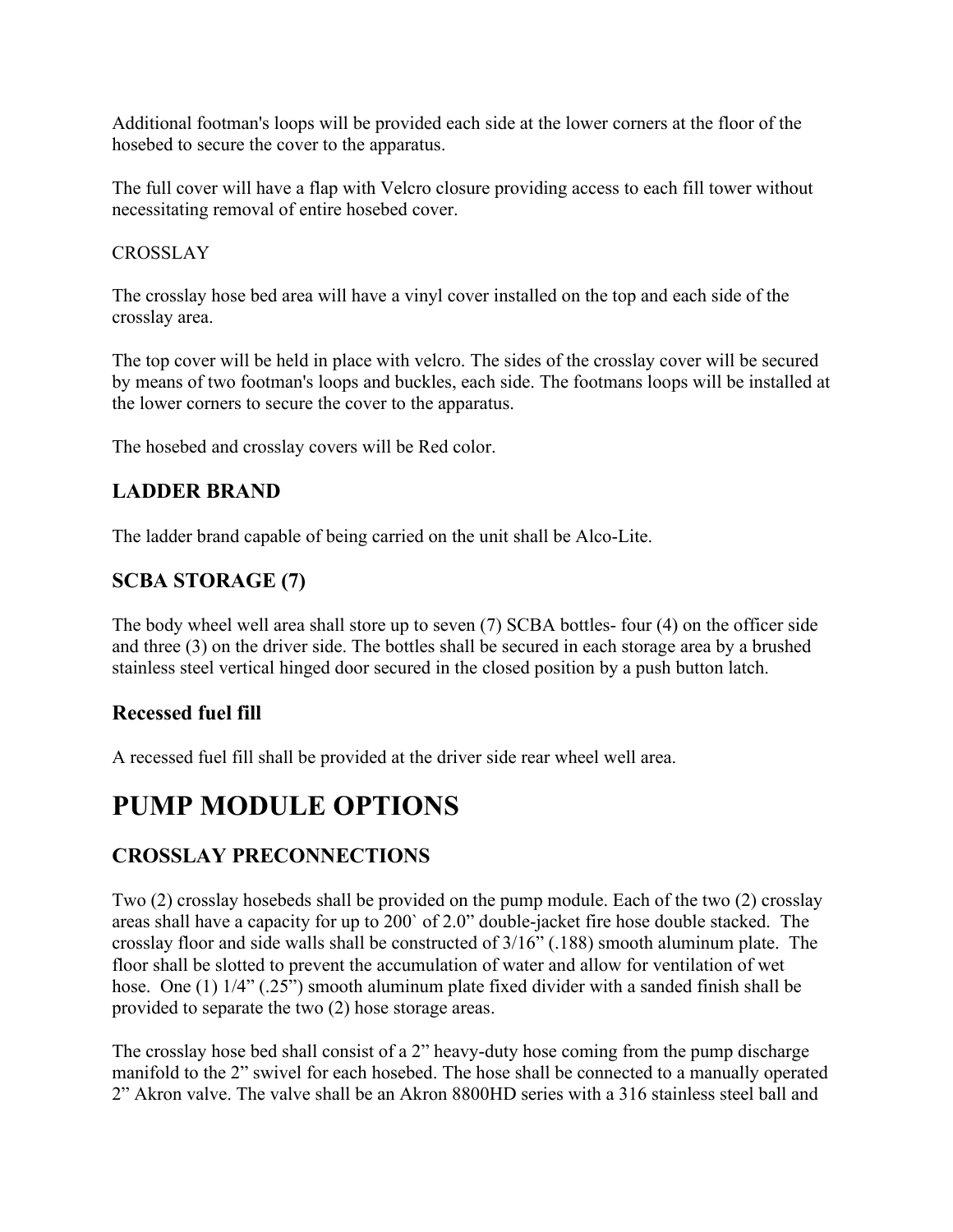dual polymer seats for ease of operation and increased abrasion resistance. The valve shall have a self-locking ball feature using an automatic friction lock design to balance the stainless steel ball when in a throttle position with water flowing through it.

The valve shall be of the unique Akron swing-out design to allow the valve body to be removed for servicing without disassembling the plumbing.

The valve control shall be located at the pump operator`s panel and shall visually indicate the position of the valve at all times.

All fabricated piping shall be a minimum of Schedule 10 stainless steel for superior corrosion resistance and decreased friction loss.

## **SIDE MOUNT PUMP MODULE**

## **PUMP COMPARTMENT**

The complete apparatus pump compartment will be constructed of a combination of structural tubing and formed sheet metal. The same materials used in the body will be utilized in the construction of the pump compartment. The structure will be welded utilizing the same A.W.S. Certified welding procedure as used on the structural body module. These processes will ensure the quality of structural stability of the pump compartment module.

The pump compartment module will be separated from the apparatus body with a gap. This gap is necessary to accommodate the flexing of the chassis frame rails that are encountered while the vehicle is in transit so that harmful torsional forces are not transmitted into the structural framework.

The front of the pump module will be overlaid entirely above the frame rails with bright aluminum diamond plate fastened with mechanical stainless steel fasteners.

## **FLEX PUMP MODULE MOUNTING SYSTEM**

The entire pump module assembly will be mounted above the chassis frame rails exclusively with not less than four (4) torsion isolator assemblies to reduce the vibration and stress providing an extremely durable body mounting system.

The pump module substructure will be mounted above the frame to allow independent flexing to occur between the body and the chassis. Each assembly will be mounted to the chassis frame rails with steel, gusseted mounting brackets. Each body mount bracket will be mounted to the side chassis frame flange with 5/8" Grade 8 Geomet coated (anti-corrosion) bolts. Each mounting bracket will be bolted to the frame using not less than four (4) bolts.

There will be no welding to the chassis frame rail sides, web or flanges, or drilling of holes in the top or bottom frame flanges between axles. All pump module to chassis connections will be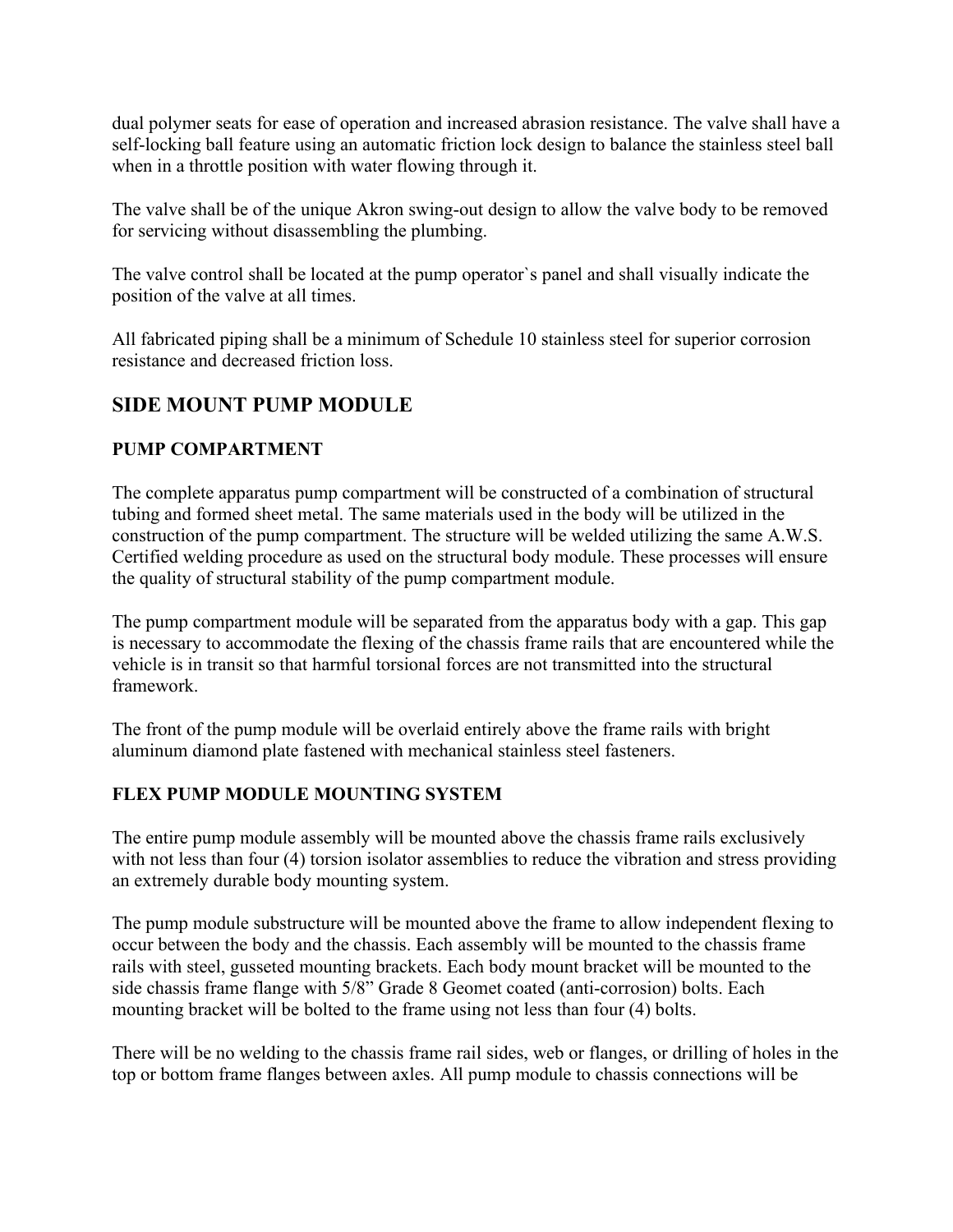bolted so that in the event of an accident, the module will be easily removable from the truck chassis for repair or replacement.

Because of the constant vibration and twisting action that occurs in chassis frame rails and suspension, the torsion mounting system is required to minimize the possibility of premature pump module structural failures.

#### **LEFT SIDE OPERATORS PANEL & PUMP PANEL**

The pump operator's panel will be located on the left side of the apparatus pump compartment. The panel will be split into an upper and lower section.

The panels will be hinged minimum 14 gauge 304 stainless steel with brushed finish and thumbrelease latches.

The upper panel will house gauges and controls and be hinged downward to allow easy access to mounted components. The door will have a stainless steel hinge and push button latches.

The lower panel on the left side will be hinged as described above to allow swinging the panel toward the front of the apparatus.

#### **AIR CHUCK OUTLET**

There will be a quick disconnect air chuck outlet provided and installed on the apparatus at the left side lower pump compartment panel/sill. The air chuck outlet will be plumbed to the chassis air system and have on/off valve and label.

#### **RIGHT SIDE PUMP PANELS STYLE**

There will be two (2) pump panels on the right side of the pump compartment, one (1) upper and one (1) lower. Each panel will be accessible by a quick-release mechanical type latch, closing against a door seal. Both panels will be easily removed for access to the pump for service.

## **RIGHT & LEFT SIDE BRUSHED STAINLESS STEEL PANELS & OVERLAYS**

The panels for the pump compartment on the left and right side will be made from minimum 14 gauge 304 stainless steel capable of withstanding the conditions and effects of extreme weather and temperature changes.

#### **RUNNING BOARDS**

The pump compartment running boards will be made of a structural tubular framework. They will be not less than 12 inches deep. The tubular frame support all loads by transmitting the loads through the pump compartment structure directly to the chassis frame rails.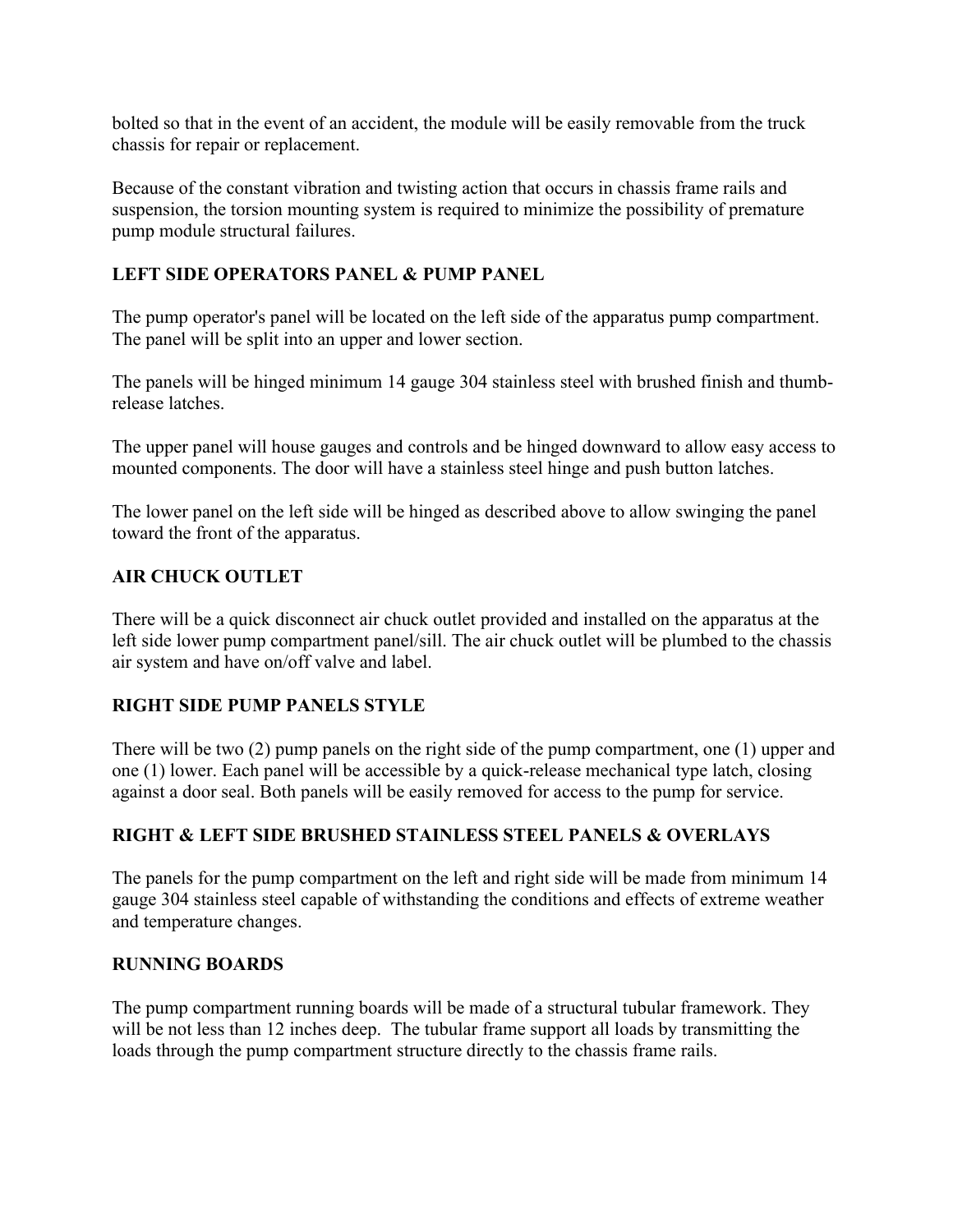The running boards will be independent of the apparatus body and will be integrated to the pump compartment structure only, eliminating any pump compartment to body interference. This is essential in keeping a truly 'modular' configuration. Slip-resistant abrasive adhesive materials will be applied to the top surface of the running board framework to provide a suitable stepping surface where applicable.

They will have a .188 inch embossed (no exceptions) aluminum diamond plate overlays installed.

## **PLUMBING SYSTEM - QMAX XS 1500 GPM**

## **MIDSHIP PUMP**

The pump will be a Hale single stage QMAX-XS mid-ship pump.The pump will have the capacity of 1500 gallons per minute, measured in U.S. Gallons.

## **PUMP ASSEMBLY**

The entire pump will be assembled and tested at the pump manufacturer's factory. The pump will be driven by a drive line from the truck transmission. The engine will provide sufficient horsepower and RPM to enable pump to meet and exceed its rated performance.

The entire pump will be hydrostatically tested to a pressure of 600 PSI. The pump will be fully tested at the pump manufacturer's factory to the performance spots as outlined by (NFPA) 1901, Standard for Automotive Fire Apparatus. Pump will be free from objectionable pulsation and vibration.

The pump body and related parts will be of fine grain alloy cast iron, with a minimum tensile strength of 30,000 PSI (2069 bar). All metal moving parts in contact with water will be of high quality bronze or stainless steel. Pump utilizing castings made of lower tensile strength cast iron not acceptable.

Pump body will be vertically split, on a single plane for easy removal of entire impeller assembly including clearance rings.

Pump shaft to be rigidly supported by two bearings for minimum deflection. The bearings will be heavy-duty, deep groove ball bearings in the gearbox and they will be splash lubricated. Shaft seal comes standard with face-type, self-adjusting corrosion- and wear-resistant mechanical seals.

The pump impeller will be hard, fine grain bronze of the mixed flow design; accurately machines, hand-ground and individually balanced. The vanes of the impeller intake eye will be hand ground and polished to a sharp edge and be of sufficient size and design to provide ample reserve capacity utilizing minimum horsepower.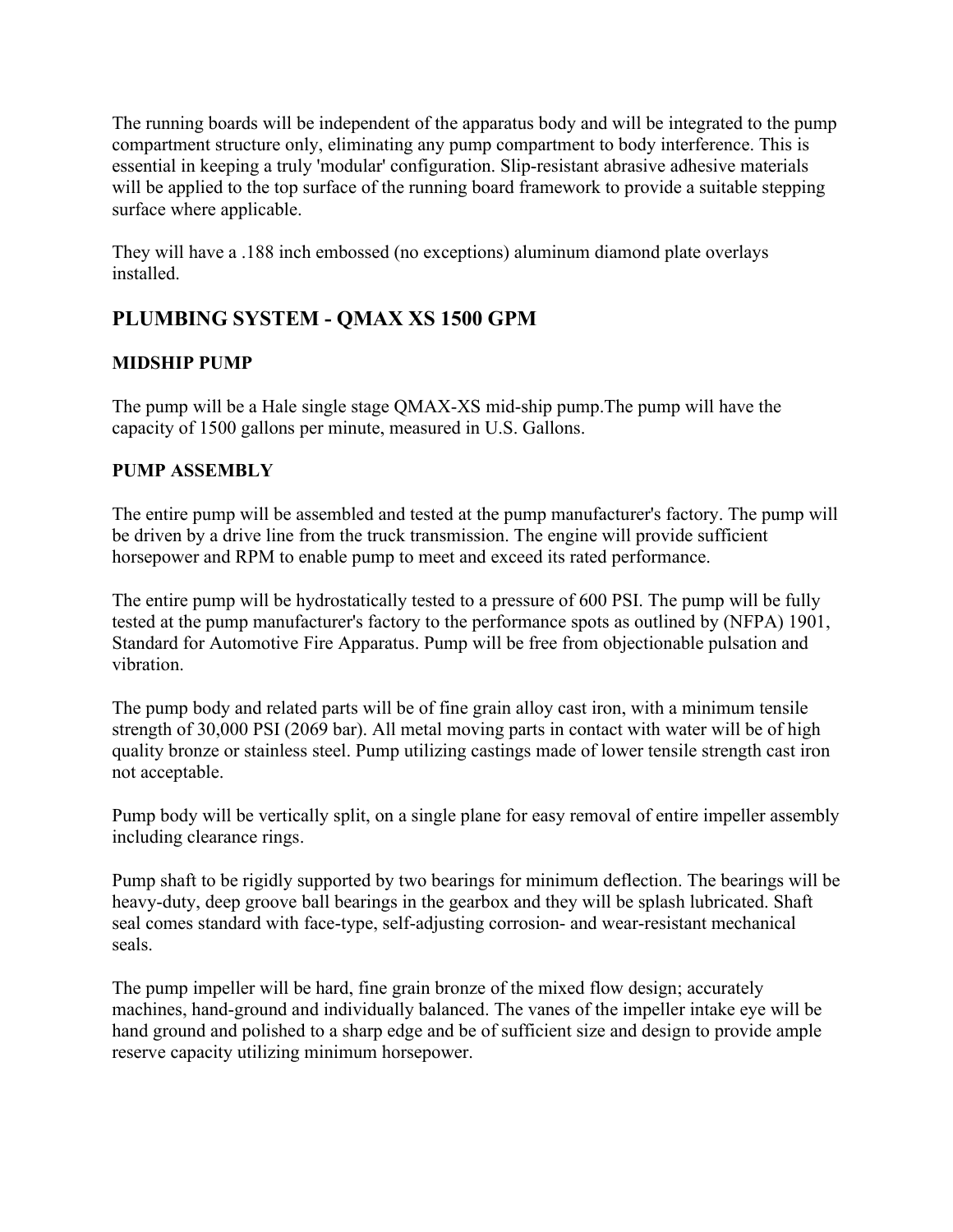Impeller clearance rings will be bronze, easily renewable without replacing impeller or pump volute body.

The pump shaft will be heat-treated, electric furnace, corrosion resistant stainless steel. Pump shaft must be sealed with double-lip oil seal to keep road dirt and water out of gearbox.

#### **GEAR BOX**

Pump gearbox will be of sufficient size to withstand up to 16,000 lbs. ft. of torque of the engine. The drive unit will be designed of ample capacity for lubrication reserve and to maintain the proper operating temperature.

The gearbox drive shafts will be of heat-treated chrome nickel steel and at least 2.75 inches in diameter, on both the input and output drive shafts. They will withstand the full torque of the engine.

All gears, drive and pump, will be of highest quality electric furnace chrome nickel steel. Bores will be ground to size and teeth integrated and hardened, to give an extremely accurate gear for long life, smooth, quiet running, and higher load carrying capability. An accurately cut spur design will be provided to eliminate all possible end thrust.

The pump ratio will be selected by the apparatus manufacturer to give maximum performance with the engine and transmission selected.

If the gearbox is equipped with a power shift, the shifting mechanism will be a heat treated, hard anodized aluminum power cylinder, with stainless steel shaft. An in-cab control for rapid shift will be provided that locks in road or pump.

For automatic transmissions, three green warning lights will be provided to indicate to the operator(s) when the pump has completed the shift from Road to Pump position. Two green lights to be located in the truck driving compartment and one green light on pump operator's panel adjacent to the throttle control. For manual transmissions, one green warning light will be provided for the driving compartment. All lights to have appropriate identification/instruction plates.

#### **APPARATUS PLUMBING LABELING**

Verbiage tag bezels will be installed for each control. The bezel assemblies will be used to identify apparatus components. These tags will be designed and manufactured to withstand the specified apparatus service environment and will be backed by a warranty equal to that of the exterior paint and finish. The verbiage tag bezel assemblies will include a chrome-plated panelmount bezel with durable easy-to-read UV resistant polycarbonate inserts featuring the specified verbiage and color coding. These UV resistant polycarbonate verbiage and color inserts will be subsurface screen printed to eliminate the possibility of wear and protect the inks from fading. Both the insert labels and bezel will be backed with 3M permanent adhesive, which meets UL969 and NFPA standards.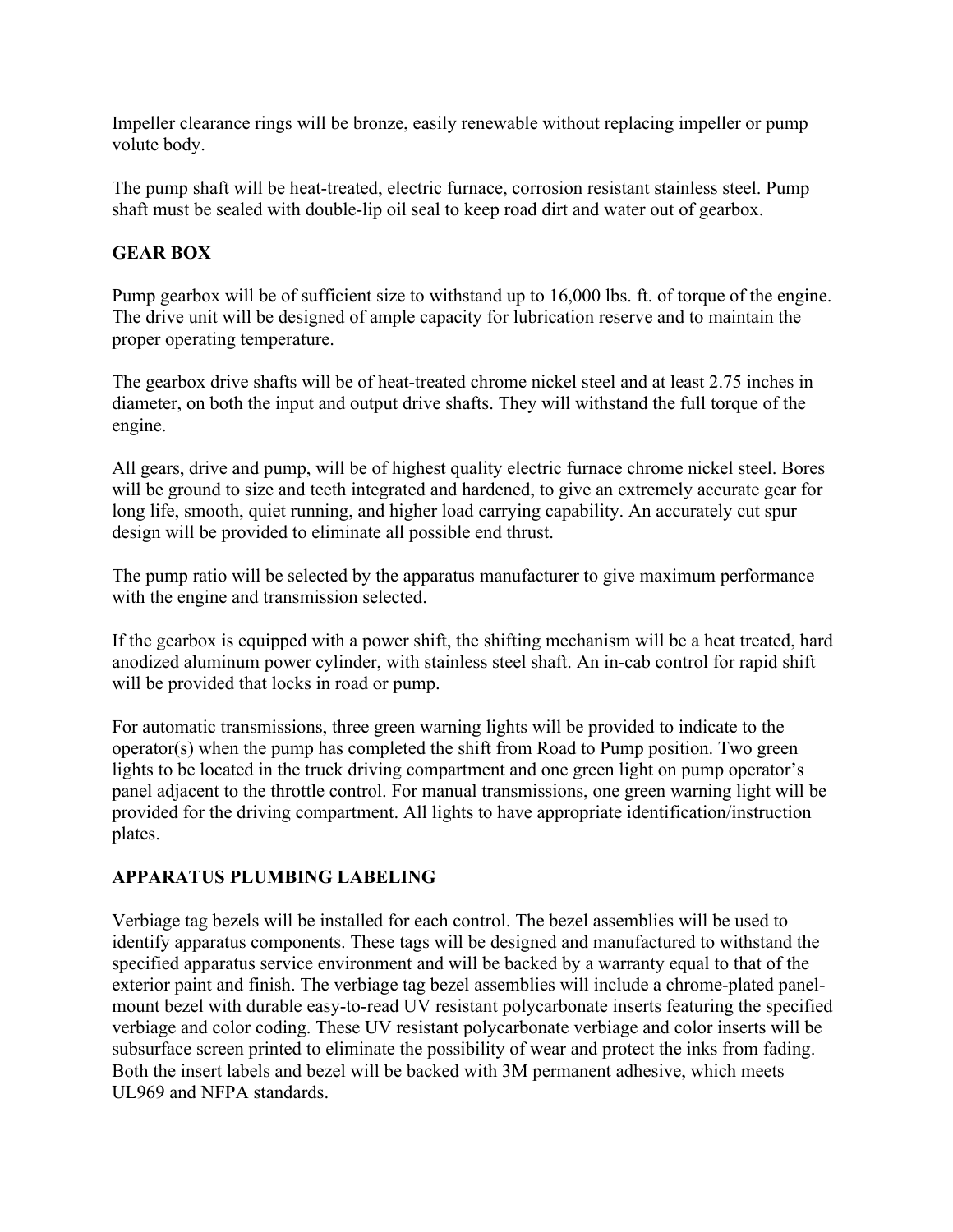#### **PRESSURE GOVERNOR AND MONITORING DISPLAY**

The pump shall be controlled by a Class 1, "TPG" Total Pressure Governor installed on the pump operator's panel. It shall be interfaced with a SAE J1939 Controller Area Network (CAN) device that controls engine speed using data communications directly to the engine ECU or with an analog control signal. Operating on the J1939 network, the governor is able to monitor engine RPM and other pertinent data directly from the engine ECU. Control algorithms shall be optimized to take advantage of the J1939 CAN data to yield crisp and accurate control of engine and subsequently pump speed and pressure output. Graphic diagnostics shall be integrated that provides wiring and troubleshooting information.

It shall control the engine fuel to maintain a desired pump pressure, or engine speed setting. Additionally the TPG will display important engine information specifically battery voltage, engine coolant temperature, oil pressure and RPM.

Features:

- A panel control module (display), a pressure transducer and appropriate cables and connectors.
- Large easy to read Alpha/numeric display.
- Sealed electronics which provide maximum resistance to water, condensation, and humidity.
- A panel display which consolidates throttle with preselect and high idle features in a single 4-1/2" weather resistant housing.
- Communicates with the engine ECU over the J1939 CAN bus for improved accuracy resolution and response. When in the "pressure" mode the TPG will operate as a pressure sensor (regulating) governor (PSG) eliminating any need for a relief valve on the discharge side of the pump. This feature will be set to operate at 100 psi unless specifically requested by the customer to use another pressure. This setting can be changed by the department.

The following parameters shall be visible at all times:

- Pump Intake Pressure
- Pump Discharge Pressure
- Engine RPM
- Engine Oil Pressure
- Engine Coolant Temperature
- Transmission Temperature
- System Voltage
- Throttle Ready Interlock Status
- Pump Engaged Interlock Status
- OKAY to Pump Interlock Status
- Operating Mode Status (RPM or Pressure)
- Target Pressure Indication (when in pressure mode)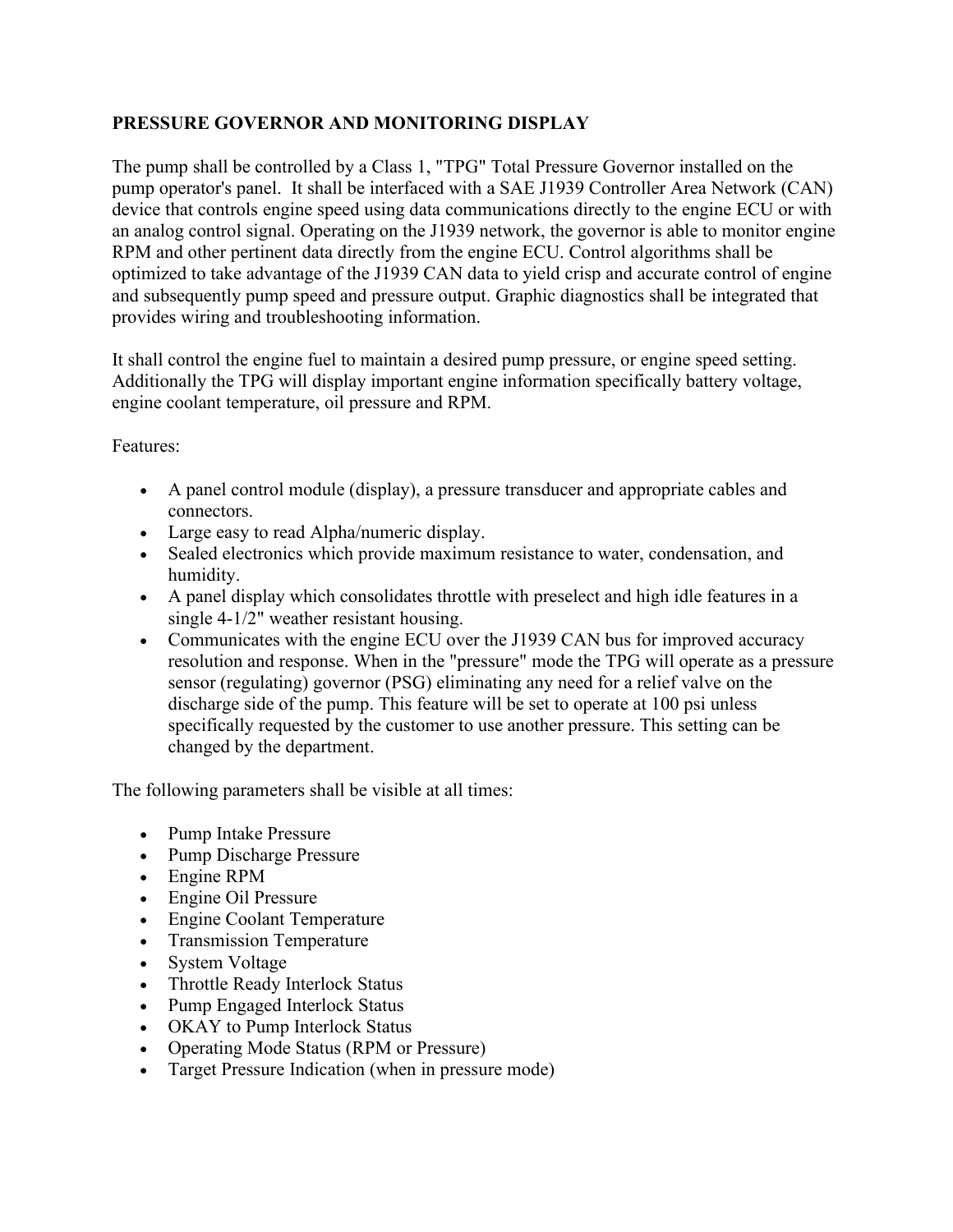#### **TESTING PORTS**

Test port connections for pressure and vacuum will be provided at the pump operator's panel. One (1) will be connected to the intake side of the pump, and the other to the discharge manifold side of the pump.

Each port will have 0.25 inch (6.35 mm) standard pipe thread connection and be manufactured of non-corrosive polished stainless steel or brass plugs.

#### **PRESSURE RELIEF VALVE**

A pressure relief valve will be provided. The valve will have an easy to read adjustment range from 90 to 300 PSI with 90, 125, 150, 200, 250 and 300 PSI adjustment settings and an "OFF" position. Pressure adjustments will be made utilizing a 1/4" hex key, 9/16" socket or 14mm socket.

For corrosion resistance the cast aluminum valve will be a hardcoat anodized with a powder coat interior and exterior finish. The valve will meet (NFPA) 1901, Standard for Automotive Fire Apparatus, requirements for pump inlet relief valves. The unit will be covered by a five year warranty. The valve will be preset at 125 PSI (860 kPa) suction inlet pressure, unless otherwise shop noted. The valve will be installed inside the pump compartment where it will be easily accessible for future adjustment. The excess water will be plumbed to the atmosphere and will dump on the opposite side of the pump operator.

For normal pumping operations, the relief valve will not be capped and there will be a placard stating "DO NOT CAP" installed.

#### **TANK LEVEL GAUGE**

There will be a Class 1 model #ITL-40M blue tank level gauge provided and installed at the pump operator's panel location.

The tank level gauge will indicate the liquid level for water in increments of 1/20th of a tank with a visual warning at 1/4 of a tank.

The tank level gauge will include a pressure transducer mounted on the outside of the tank, a super bright LED display with visual indication and weather resistant connectors.

#### **PUMP COMPARTMENT WORK LIGHT**

A LED work light will be installed in the pump compartment module to illuminate the piping and plumbing components.

The light will be activated by a weather resistant toggle switch installed inside the pump compartment.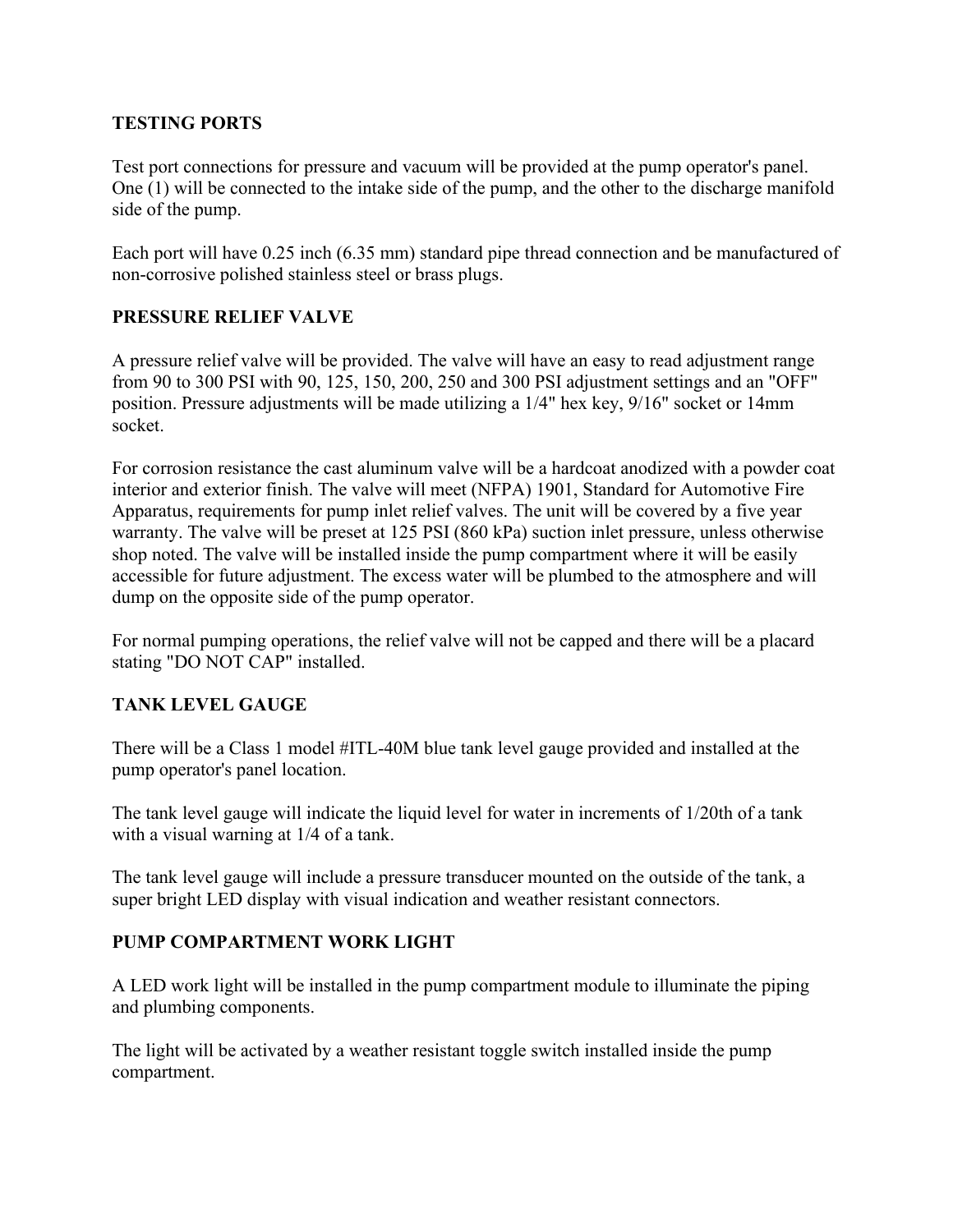#### **MASTER DRAIN VALVE**

A Trident manifold type drain valve will be installed in the pump compartment. All pump drains will be connected to the master drain valve. The drain valve will be controlled from the left side lower pump house sill. The control will be a hand wheel knob marked "open" and "closed".

The drain will be located such that it will not interfere with pumping operations or function such as soft suction hoses, etc. nor will it protrude past the outer edge of the apparatus, to prevent damage to the valve.

In some cases, it is necessary to locate the master drain in a secondary location to ensure proper draining. If no lower or vertical sill exists, the drain will be located below the bottom outside edge of the hose body near the forward most corner on the driver's side hose body. The drain will not protrude past the outer edge of the body, thus preventing damage to the valve.

#### **PUMP SEAL**

A mechanical, or packing style seal will be supplied on the inboard side.

#### **PUMP SHIFT**

The drive unit will be provided with an air pump shift system. The control valve will be a spring loaded guard lever that locks in "Road" or "Pump" mode.

To the left of the pump shift control, there will be two indicator lights to show the position of the pump when the control is moved to "Pump" position. A green light will be energized when the pump shift has been completed and will be labeled "PUMP ENGAGED"; a second green light will be labeled "OK TO PUMP" energized when both the pump shift has been completed and the chassis automatic transmission is engaged.

A third green indicator light will be installed adjacent to the throttle on the pump operator's panel. This light will be labeled "Throttle Ready".

In addition to this indicator light, an additional indication will be provided to the pump operator at the panel when the pump is ready to pump. This additional indication will be that one (1) of the operator's panel illumination lights will only activate when the "OK TO PUMP" indicator is lit.

#### **AIR PUMP SHIFT LOCATION**

The pump shift will be mounted in the "best fit" location as determined by the apparatus manufacture.

#### **PRIMING SYSTEM**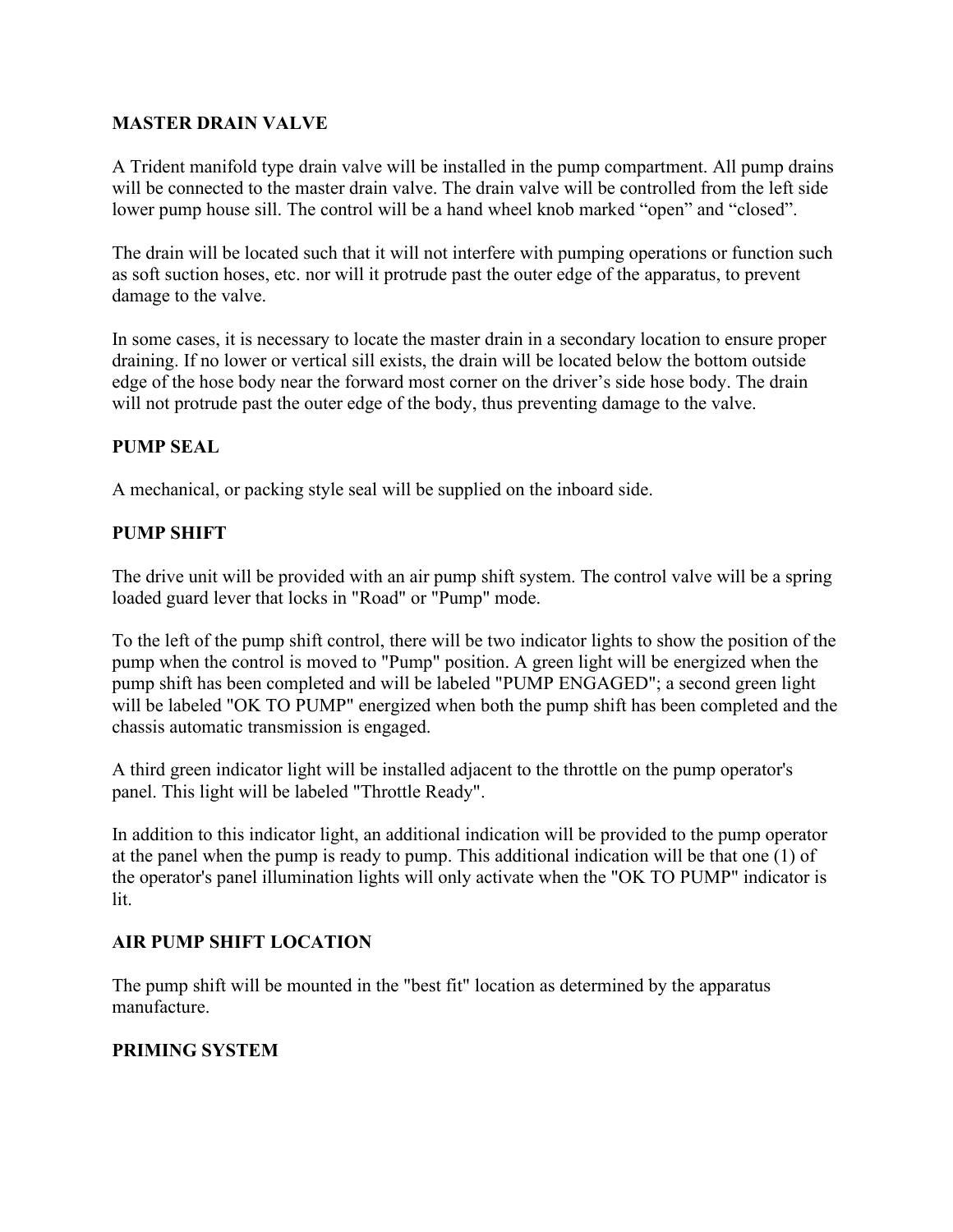The priming system will be a positive displacement, oil-less electrically driven rotary vane priming pump rigidly attached to the pump transmission.

The priming pump will be self-lubricating and will not require lubrication. The pump, when dry, will be capable of taking suction and discharging water with a lift of 10 feet in not more than 30 seconds through 20 feet of suction hose through the steamers.

#### **PRIMER CONTROL**

The primer will be activated by a pull/push "T" handle control at the operator's panel.

#### **PUMP COOLING LINE**

There will be a .38 inch line running from the pump to the water tank to assist in keeping the pump water from overheating. A valve will be installed on the operator's panel.

#### **PUMP ANODES**

Two (2) pump anodes will be installed in the pumping system, one (1) on the discharge side and one (1) on the suction side, to prevent damage from galvanic corrosion within the pump system.

#### **DISCHARGE AND INLET MANIFOLDS**

A 6.00 inch pump manifold inlet will be provided on each side of the pump. The inlets will protrude up to 2 inches (50mm) away from the side panels and maintain a low connection height. A discharge manifold will also be added to the pressure side of the pump to feed the specified discharge waterways.

The main pump inlets will have National Standard Threads and include removable screens designed to provide cathodic protection for reducing deterioration in the pump.

## **MAIN PUMP INLET - LEFT SIDE**

A 6.00 inch pump manifold inlet will be provided on the left side of the pump. The inlet will protrude up to 2.00 inches away from the side panel and maintain a low connection height.

The main pump inlet will have National Standard Threads and includes a removable screen designed to provide cathodic protection for reducing deterioration in the pump.

## **MAIN PUMP INLET - RIGHT SIDE**

A 6.00 inch pump manifold inlet will be provided on the right side of the pump. The inlet will protrude up to 2.00 inches away from the side panel and maintain a low connection height.

The main pump inlet will have National Standard Threads and includes a removable screen designed to provide cathodic protection for reducing deterioration in the pump.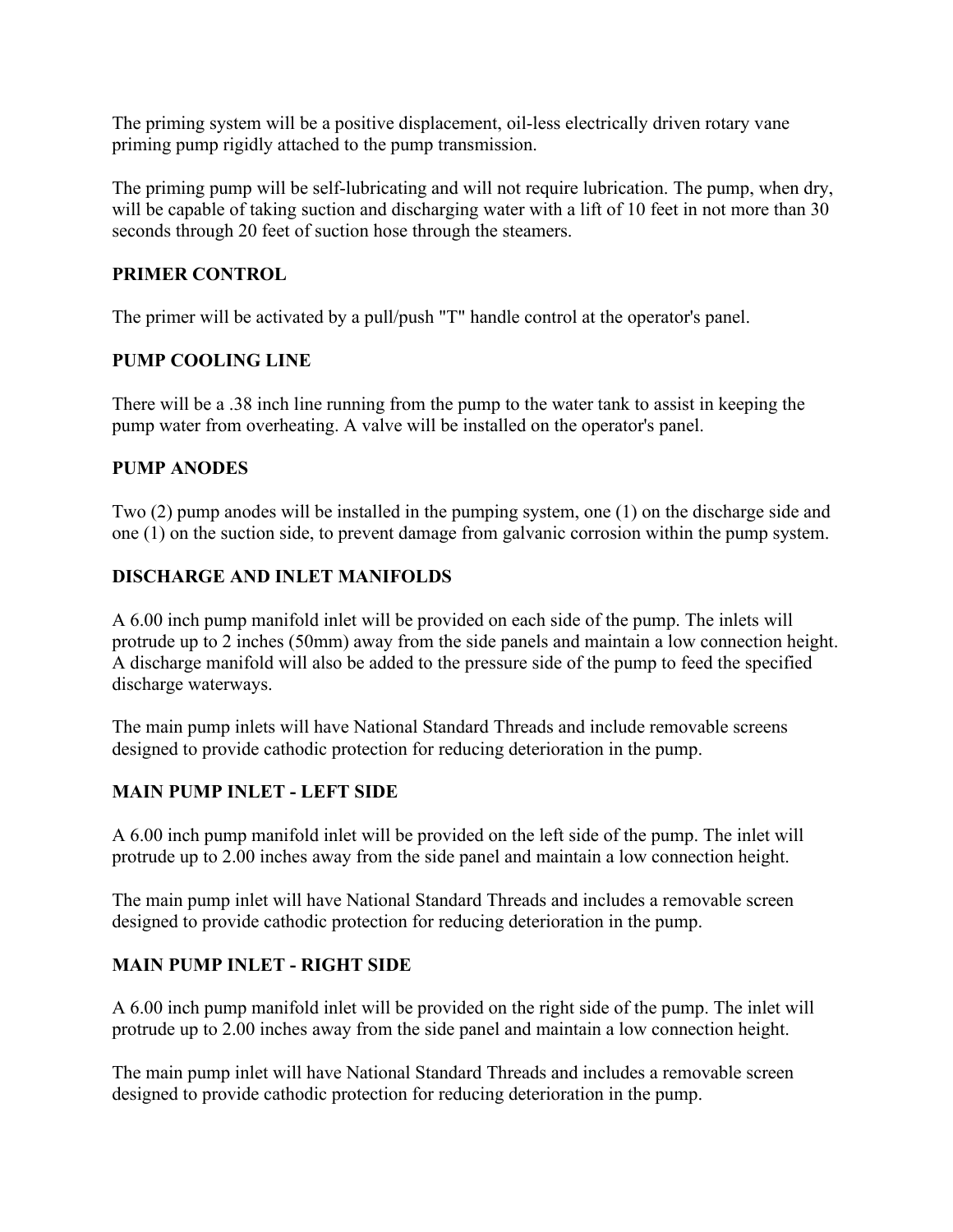## **6" CHROME PLATED BRONZE CAP**

There will be one (1) 6.00 inch long handled chrome plated cap installed on each Steamer Inlet.

#### **STAINLESS STEEL PLUMBING**

All auxiliary suction and discharge plumbing related fittings, and manifolds will be fabricated with 3.00 inch (77 mm) schedule 10 stainless steel pipe; brass or high pressure flexible piping with stainless steel couplings. Galvanized components and/or iron pipe will NOT be accepted to ensure long life of the plumbing system without corrosion or deterioration of the waterway system. Where waterway transitions are critical (elbows, tees, etc.), no threaded fittings will be allowed to promote the smooth transition of water flow to minimize friction loss and turbulence. All piping components and valves will be non-painted, unless otherwise specified. All piping welds will be wire brushed and cleaned for inspection and appearance.

The high pressure flexible piping will be black SBR synthetic rubber hose with 300 PSI working pressure and 1200 PSI burst pressure for flexible piping sizes 1.50 inches (38 mm) through 4.00 inches (100 mm). Sizes .75 inch (19 mm), 1.00 inch (25 mm) and 5.00 inches (125 mm) are rated at 250 PSI working pressure and 1000 PSI burst pressure. All sizes are rated at 30 in HG vacuum. Reinforcement consists of two plies of high tensile strength tire cord for all sizes and helix wire installed in sizes 1.00 inch (25 mm) through 5.00 inches (125 mm) for maximum performance in tight bend applications. The material has a temperature rating of -40 degrees Fahrenheit to +210 degrees Fahrenheit.

The stainless steel full flow couplings are precision machined from high tensile strength stainless steel. All female couplings are brass. Mechanical grooved and male .75 inch (19 mm) and 1.00 inch (25 mm) couplings are brass. A high tensile strength stainless steel ferrule with serrations on the I.D. is utilized to assure maximum holding power when fastening couplings to hose.

#### **PUMP HOUSE LINE PROTECTION**

All drain lines for the discharges, suctions, ABS discharge gauge lines and any other appropriate connections in the pump house area will have a protective cover provided on the lines in the required areas of the lines to prevent the lines from rubbing on any other components in the pump house area.

All drain lines, ABS lines, high pressure discharge lines and electrical wiring in the pump house area will be properly and neatly routed, wire tied and rubber coated "P" clamped, to keep the items secured.

#### **DRAIN VALVES**

An Innovative Controls 3/4" quarter turn drain valve will be included on each discharge, gated intake, and steamer valve (if applicable). A side stem, long stroke chrome plated lift handle will be provided on the drain valve to facilitate use with a gloved hand. The drain valve will have an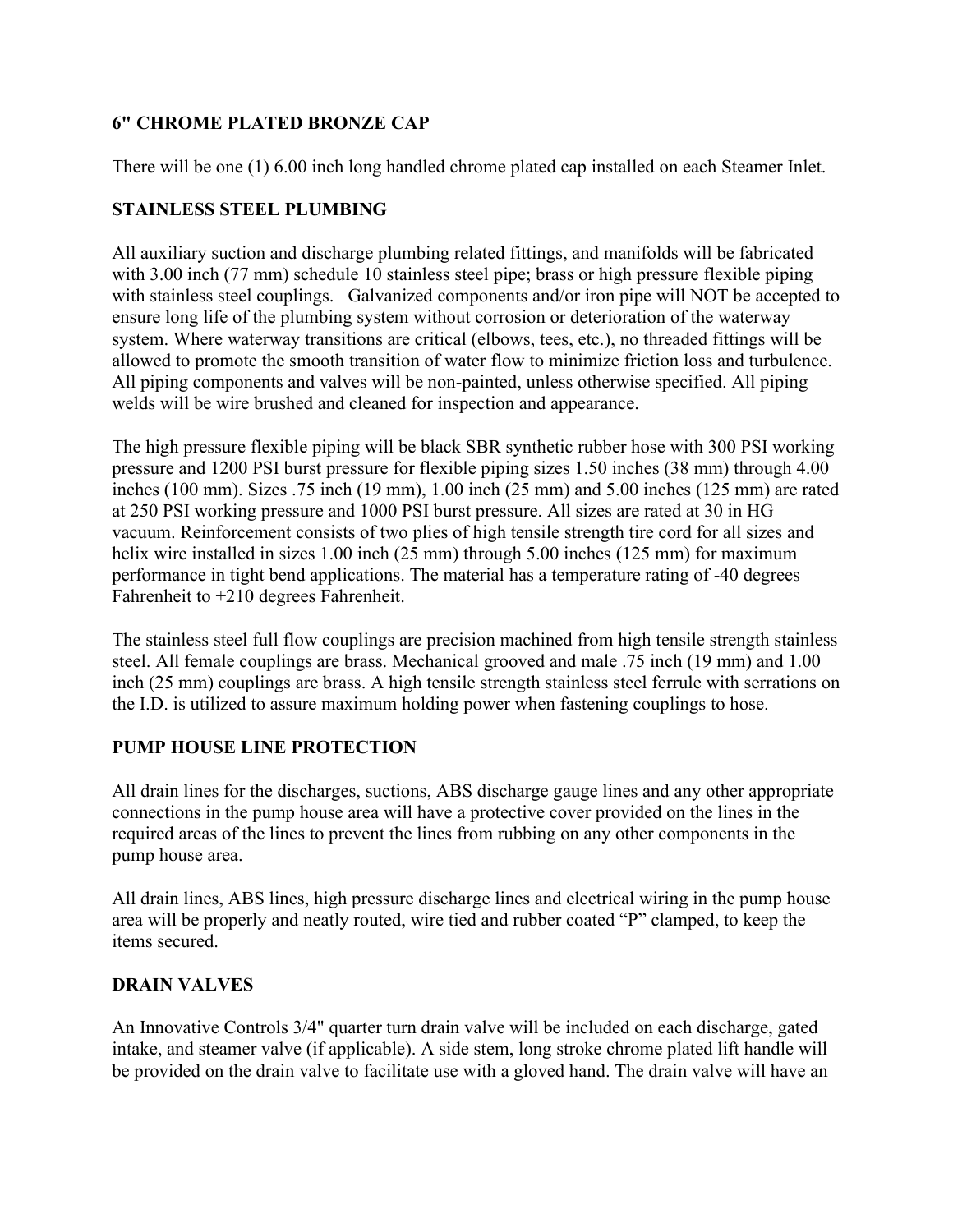ergonomically designed handle with a recessed verbiage tag area easily read by the operator before opening.

The drain valve will be connected to the valve with a flexible hose that is routed in such a manner as to assure complete drainage to below the apparatus.

#### **VALVE CONTROL - T-HANDLE PULL ASSEMBLY**

Unless specified otherwise, the discharge valves will be controlled from an Innovative Controls side mount valve control assembly. The ergonomically designed handle will be chrome-plated with recessed areas for name plate and color code. A .75 inch (19.5 mm) diameter hardcoat anodized aluminum control rod and housing will, together with a stainless spring steel locking mechanism, eliminate valve drift. Teflon impregnated bronze bushings in both ends of the rod housing will minimize rod deflection, never need lubrication, and ensure consistent long-term operation. The control assembly will include a decorative chrome-plated panel-mounting bezel. The valve operating mechanism will indicate the position of the valve at all times.

#### **AUXILIARY LEFT SIDE INLET**

There will be one (1) auxiliary gated suction inlet with .75 inch bleeder installed on the left side pump panel.

#### **INTAKE VALVE**

A 2.50 inch Akron Brass 8000 series swing-out valve with stainless steel ball.

The intake control valve will be a 'swing out type' direct operation manual lever actuator at the valve.

#### **INTAKE PLUMBING**

The plumbing will consist of 2.50 inch piping, and will incorporate a manual drain control installed below the pump area for ease of access.

#### **SUCTION/INTAKE TERMINATION**

The termination will include the following components:

One (1) 2.50 inch NST swivel female straight adapter with screen

One (1) 2.50 inch self-venting plug, secured by a chain

The inlet will be located on the pump panel.

#### **DECK GUN MONITOR WATERWAY**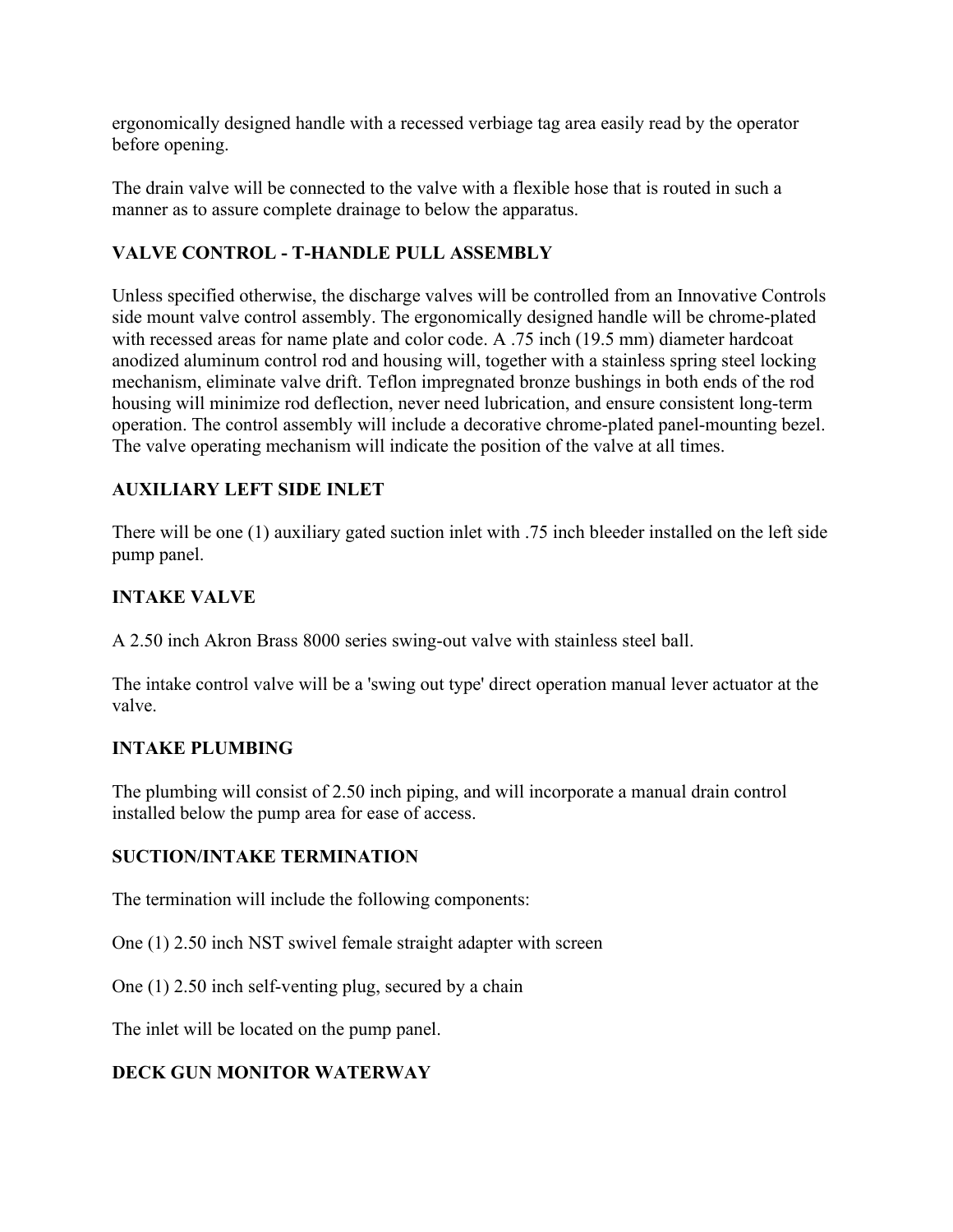There shall be one (1) deck gun monitor waterway installed on the apparatus.

The deluge waterway shall consist of 3.00 inch piping and shall be drained with an auto-drain located at the lowest point of the waterway plumbing if required.

There shall be an air "blowout" system provided and installed for the front bumper discharge drainage.

The air blow out system shall be connected to the chassis air brake system. A check valve shall be provided between the chassis system and the front bumper discharge blow out system. There shall be a manual control valve provided on the pump operator's panel for the air blow out system.

#### **LEFT SIDE DISCHARGE**

There will be two (2) 2.50 inch gated discharges installed on the left side of the apparatus.

#### **RIGHT SIDE DISCHARGE**

There will be one (1) 2.50 and one (1) 3.00 inch gated discharges installed on the right side of the apparatus.

#### **REAR DISCHARGE**

A 2.50 inch discharge will terminate on the upper rear body below the hosebed.

#### **DISCHARGE GAUGES**

A 2.50 inch gauge will be supplied for reading the pressure of each discharge greater than 1.50 inches in diameter, unless otherwise specified.

#### **MASTER GAUGES**

A 4.50 inch Master Vacuum and Master Pressure gauge will be provided and installed on a panel to the right of the crosslays (side mount) OR centered on the pump panel (top mount).

#### **GAUGE SCALE**

Each gauge will be marked for reading a pressure range of 0-400 PSI.

#### **GAUGE FACE COLOR**

Each gauge will have black markings on a white face.

#### **BEZELS FOR 2.5" DISCHARGE GAUGES**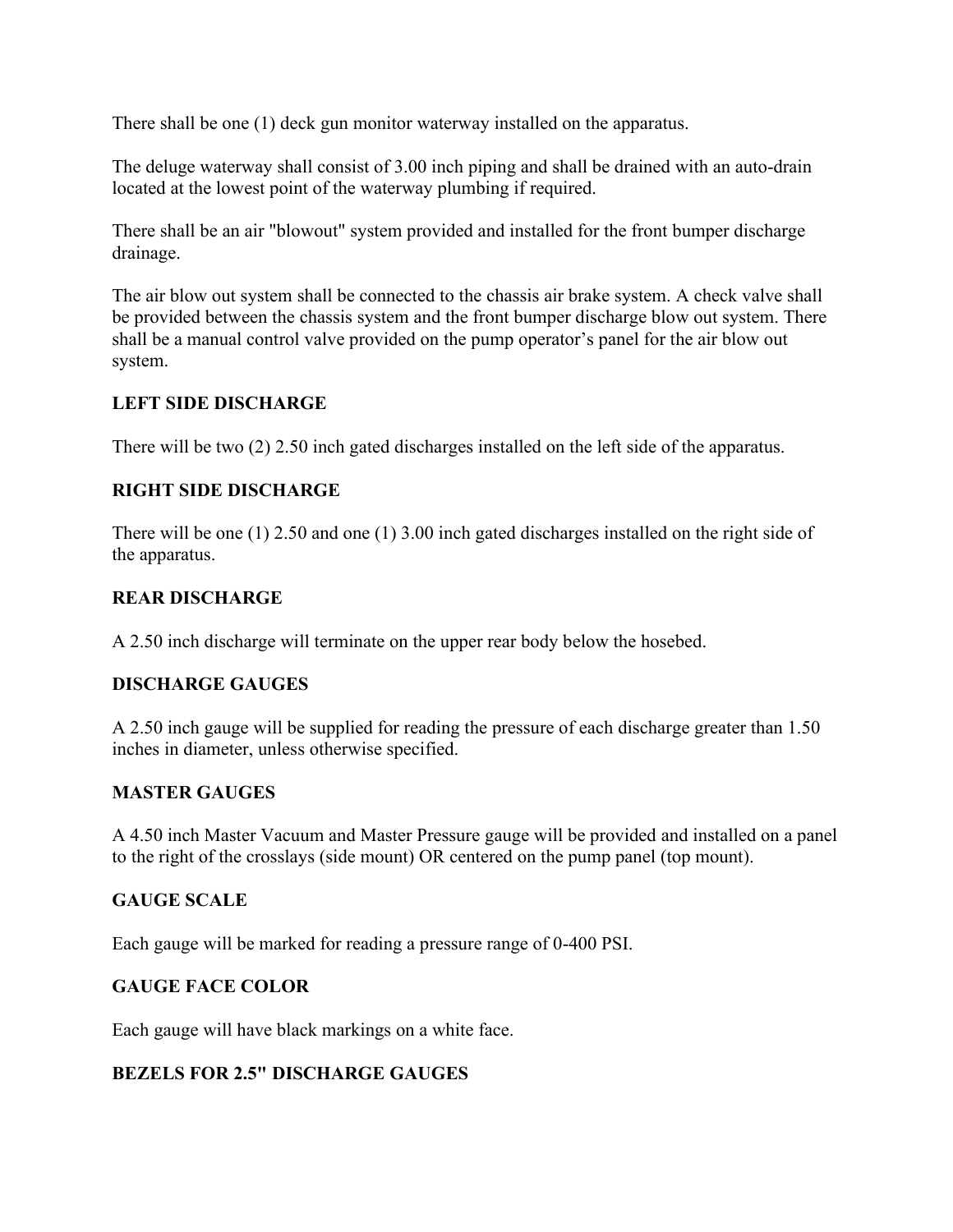There will be a Deluxe metal bezel supplied around each of the 2.50 inch discharge pressure gauges. The bezels will be constructed from chrome-plated zinc with large, easily identifiable recessed labels for color-coding and verbiage.

#### **TANK TO PUMP LINE**

The connection between the tank and the pump will be capable of the flow recommendations as set forth in (NFPA) 1901, Standard for Automotive Fire Apparatus, latest revision and will be tested to those standards when the pump is being certified.

One (1) non-collapsible flexible hose and valve will be incorporated into the tank to pump plumbing to allow movement in the line as the chassis flexes to avoid damage during normal road operation. Four (4) inch stainless steel schedule 10 piping will be used to complete the connection from the tank to pump valve to the water tank.

#### **TANK TO PUMP CHECK VALVE**

There will be a tank to pump check valve, conforming to NFPA standard requirements to prevent water from back flowing at an excessive rate if the pump is being supplied from a pressurized source. The check valve will be mounted as an integral part of the pump suction extension. A hole up to .25 inch is allowable in the check valve to release steam or other pressure buildup so that the void between the valve and check valve may drain of water that could be subject to freezing.

## **TANK FILL LINE**

One (1) 2.00 inch tank fill/recirculating line will be installed from the pump directly to the booster tank.

A 3.00 inch Akron Brass 8000 series swing-out valve with a stainless steel ball.

The valve will be controlled from the pump operator's panel location.

#### **PUMP PANEL LIGHTS**

There will be adequate illumination provided at the side pump panels with the installation of shielded LED light assemblies, one  $(1)$  on the left and one  $(1)$  on the right side pump compartment.

One (1) pump panel light at the operator's panel will be illuminated at the time the pump is ready to pump and it is "OK TO PUMP". The Pump shift has been completed and the chassis automatic transmission is engaged.

The remaining lights will be controlled by a switch located on the side operator's panel.

## **AUXILIARY ENGINE COOLER CONTROL**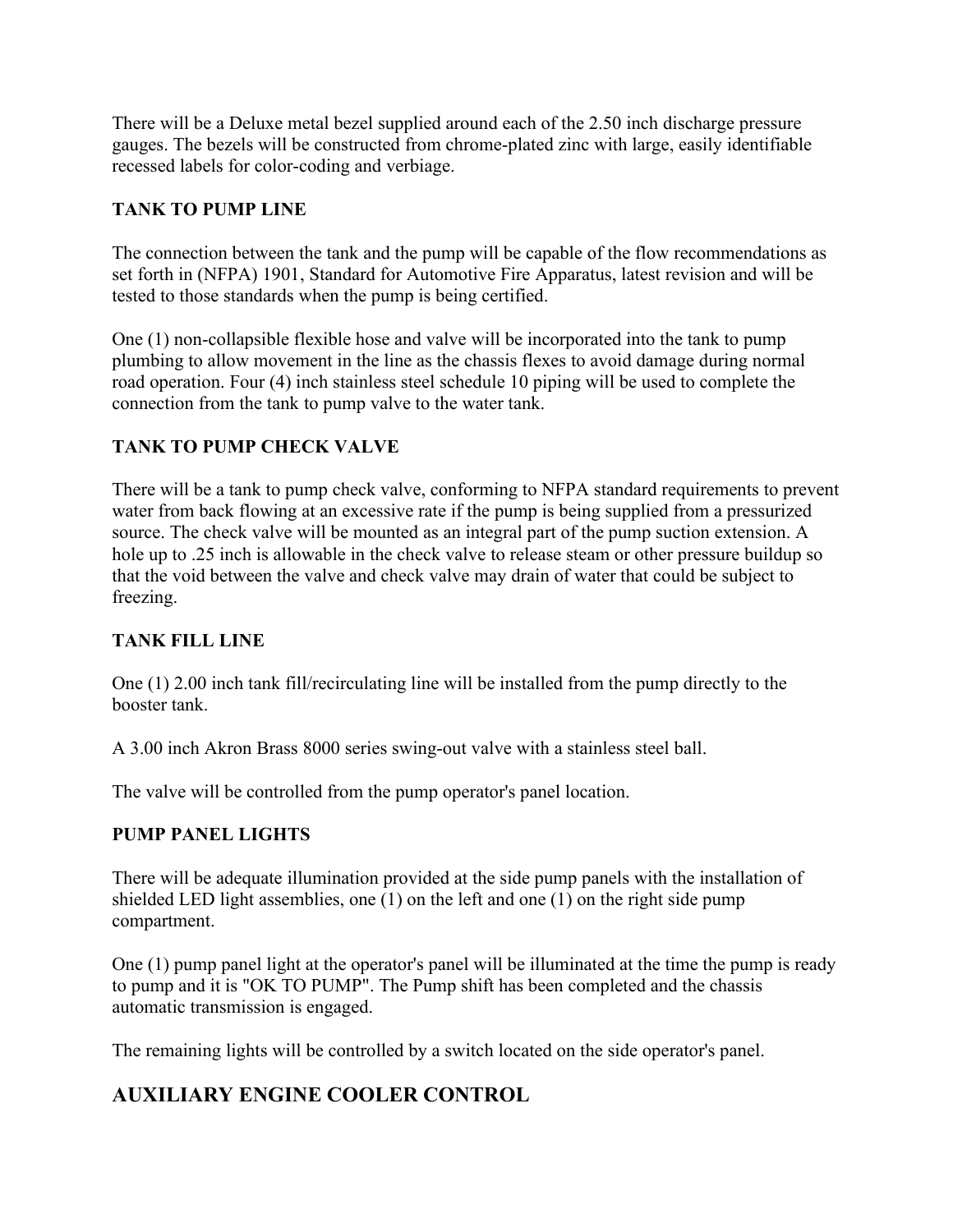The auxiliary engine cooler shall be controlled from the pump operator`s panel. The 1/4 turn handle grip shall feature built-in color-coding label and a verbiage tag.

1/2" lines shall be installed from the pump discharge via the valve to the cooler and back to the pump intake to allow a small amount of water to circulate through the engine cooler.

# **WARNING LIGHTS**

# **WHELEN WARNING LIGHTS**

Whelen model C9LRC SurfaceMax™ Super-LED lights with chrome bezels shall be installed on the upper left and right body; one each fore and aft for a total of four (4).

## **EMERGENCY WARNING SYSTEM**

## **UPPER ZONE B&D**

There will be a Whelen model C9LRC SurfaceMax™ Super-LED lights with chrome bezels installed on the upper left and right rear body for a total of two (2).

#### **UPPER ZONE C:**

There will be two (2) Whelen C9LRC SurfaceMax™ Super-LED lights with chrome bezels installed on the upper left and right rear body.

#### **LOWER ZONE B&D:**

There will be four (4) Whelen ION-TLIR Super-LED lights with chrome bezels installed in the lower rubrails: two (2) each side forward and two (2) each side aft.

## **LOWER ZONE C:**

There will be two (2) Whelen C6LRC SurfaceMax™ Super-LED lights installed in the lower section of the taillight assembly.

## **BACKUP ALARM**

An electronic back-up alarm will be supplied. The 97 dB alarm will be wired into the chassis back-up lights to signal when the vehicle is in reverse gear.

# **12V ELECTRICAL**

## **WHELEN SCENE LIGHTS**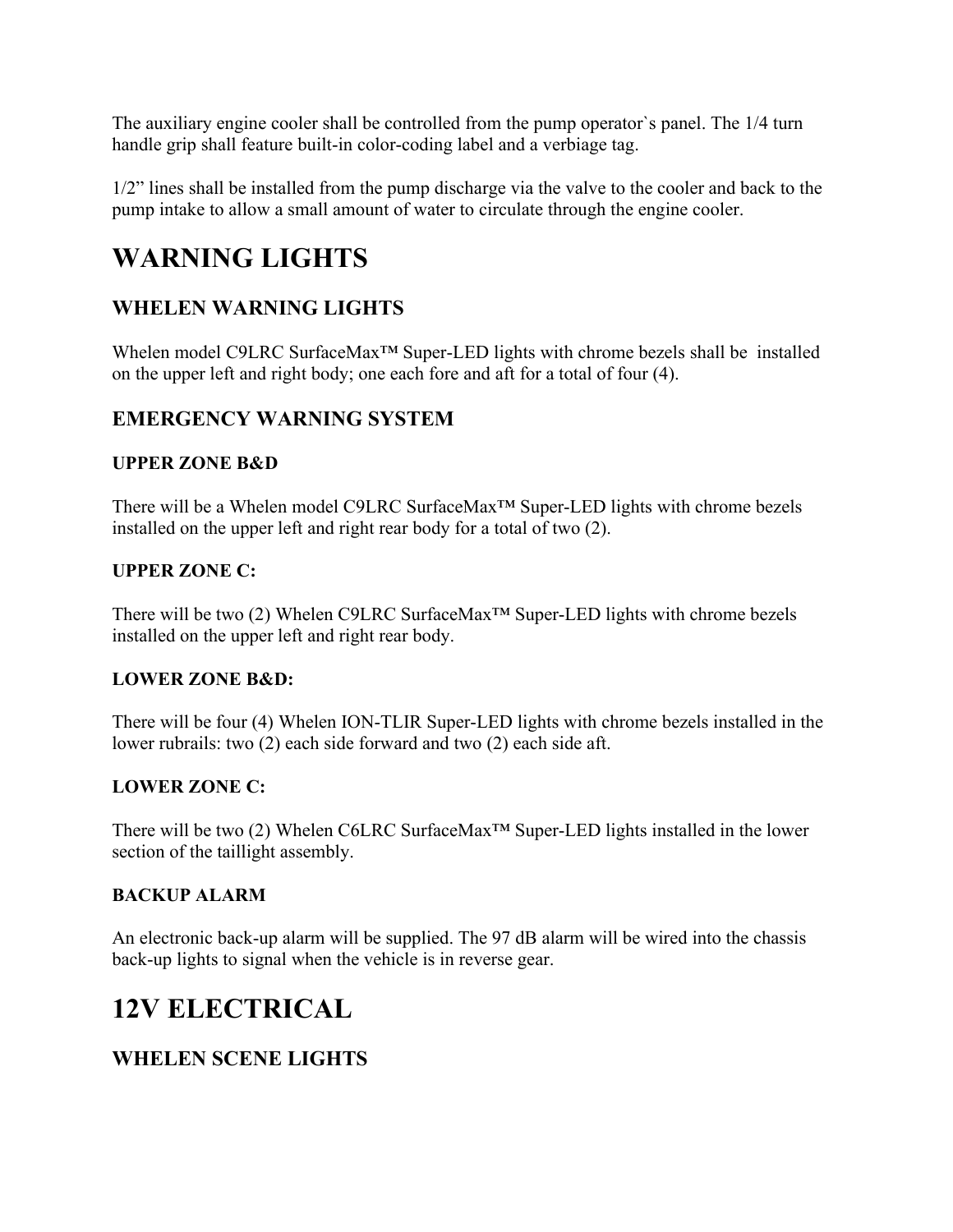There will be four (4) Whelen C6SL SurfaceMax™ Super-LED scene lights installed on the body sides of the apparatus, two (2) on each side; one (1) located at the front and one (1) located at the rear corner of the body side walls for a total of four (4).

They will be activated by a switch marked "Work Light" located on the cab console.

## **REAR BODY SCENE / WORK LIGHTS**

There will be two (2) Whelen C9SL SurfaceMax™ Super-LED scene lights installed on the rear facing vertical surface of the body, one (1) on each side.

They will be activated by a switch marked "Work Light" located on the cab console or whenever the apparatus is placed in the reverse mode of operation to access with backing.

# **ELECTRICAL SYSTEM - V-MUX**

## **ELECTRICAL SYSTEM**

The apparatus shall incorporate a Weldon V-MUX multiplex 12 volt electrical system. The system shall have the capability of delivering multiple signals via a CAN bus. The electrical system installed by the apparatus manufacturer shall conform to current SAE standards, the latest FMVSS standards, and the requirements of the applicable NFPA 1901 standards.

The electrical system shall be pre-wired for optional computer modem accessibility to allow service personnel to easily plug in a modem to allow remote diagnostics.

The electrical circuits shall be provided with low voltage over-current protective devices. Such devices shall be accessible and located in required terminal connection locations or weatherresistant enclosures. The over-current protection shall be suitable for electrical equipment and shall be automatic reset type and meet SAE standards. All electrical equipment, switches, relays, terminals, and connectors shall have a direct current rating of 125 percent of maximum current for which the circuit is protected. The system shall have electro-magnetic interference suppression provided as required in applicable SAE standards.

Any electrical junction or terminal boxes shall be weather-resistant and located away from water spray conditions.

## **MULTIPLEX SYSTEM**

For superior system integrity, the networked multiplex system shall meet the following minimum component requirements:

• The network system must be Peer to Peer technology based on RS485 protocol. No one module shall hold the programming for other modules. One or two modules on a network referred to as Peer to Peer, while the rest of the network consists of a one master and several slaves is not considered Peer to Peer for this application.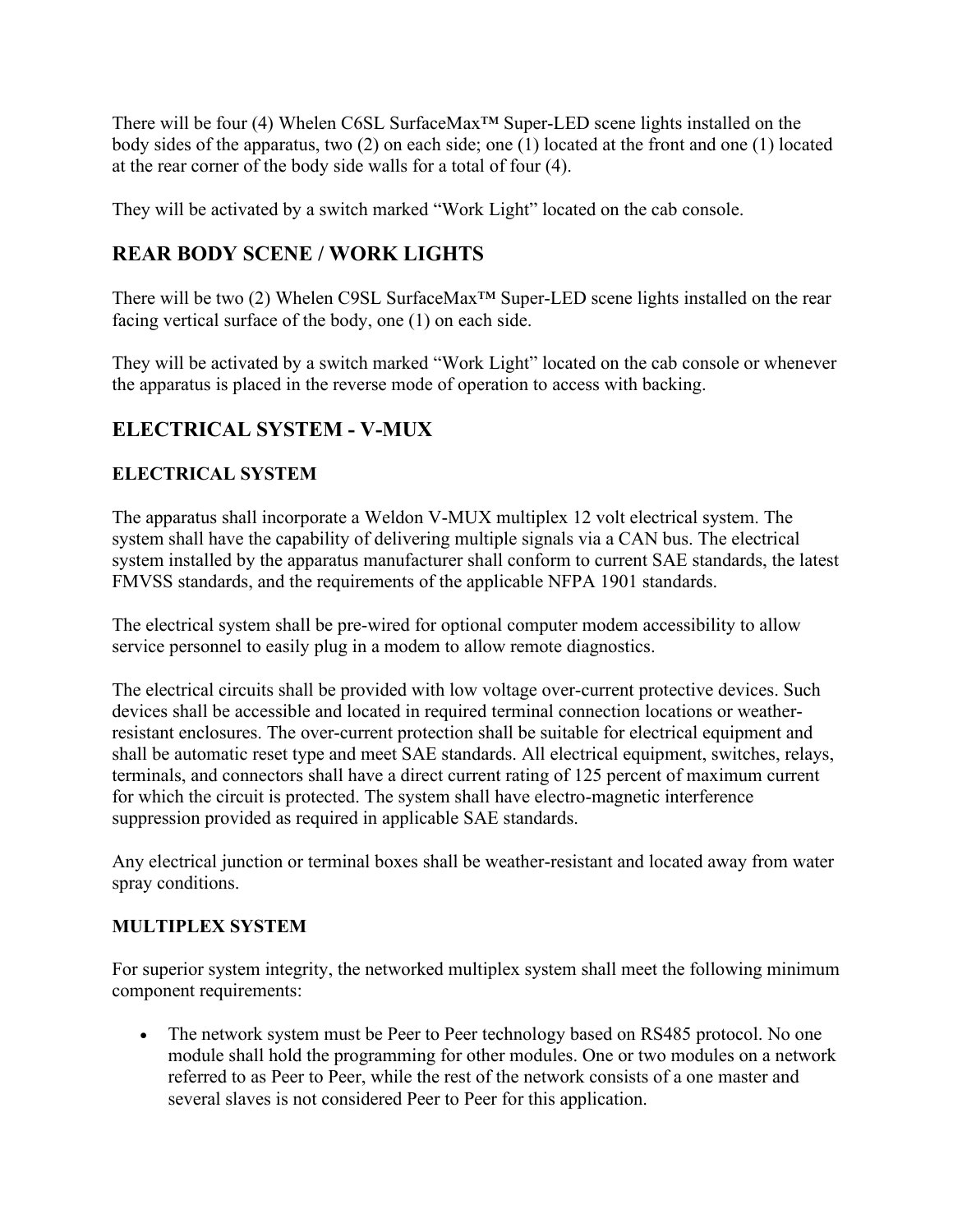- Modules shall be IP67 rated to handle the extreme operating environment found in the fire service industry.
- All modules shall be solid state circuitry utilizing MOS-FET technology and utilize Deutsch series input/output connectors.
- Each module that controls a device shall hold its own configuration program.
- Each module should be able to function as a standalone module. No "add-on" module will be acceptable to achieve this form of operation.
- Load shedding power management (8 levels).
- Switch input capability for chassis functions.
- Responsible for lighting device activation.
- Self-contained diagnostic indicators.
- Wire harness needed to interface electrical devices with multiplex modules.
- The grounds from each device should return to main ground trunk in each sub harness by the use of ultrasonic splices.

#### **WIRING**

All harnessing, wiring and connectors shall be manufactured to the following standards/guidelines. No exceptions.

- NFPA 1901-Standard for Automotive Fire Apparatus
- SAE J1127 and J1127
- IPC/WHMA-A-620 Requirements and Acceptance for Cable and Wire Harness Assemblies. (Class 3 – High Performance Electronic Products)

All wiring shall be copper or copper alloys of a gauge rated to carry 125 of the maximum current for which the circuit is protected. Insulated wire and cable 8 gauge and smaller shall be SXL, GXL, or TXL per SAE J1128. Conductors 6 gauge and larger shall be SXL or SGT per SAE J1127.

All wiring shall be colored coded and imprinted with the circuits function. Minimum height of imprinted characters shall not be less than .082" plus or minus .01". The imprinted characters shall repeat at a distance not greater than 3".

A coil of wire shall be provided behind electrical appliances to allow them to be pulled away from mounting area for inspection and service work.

#### **WIRING PROTECTION**

The overall covering of the conductors shall be loom or braid.

Braid style wiring covers shall be constructed using a woven PVC-coated nylon multifilament braiding yarn. The yarn shall have a diameter of no less than .04" and a tensile strength of 22 lbs. The yarn shall have a service temperature rating of -65 F to 194 F. The braid shall consist of 24 strands of yarn with 21 black and 3 yellow. The yellow shall be oriented the same and be next to each other.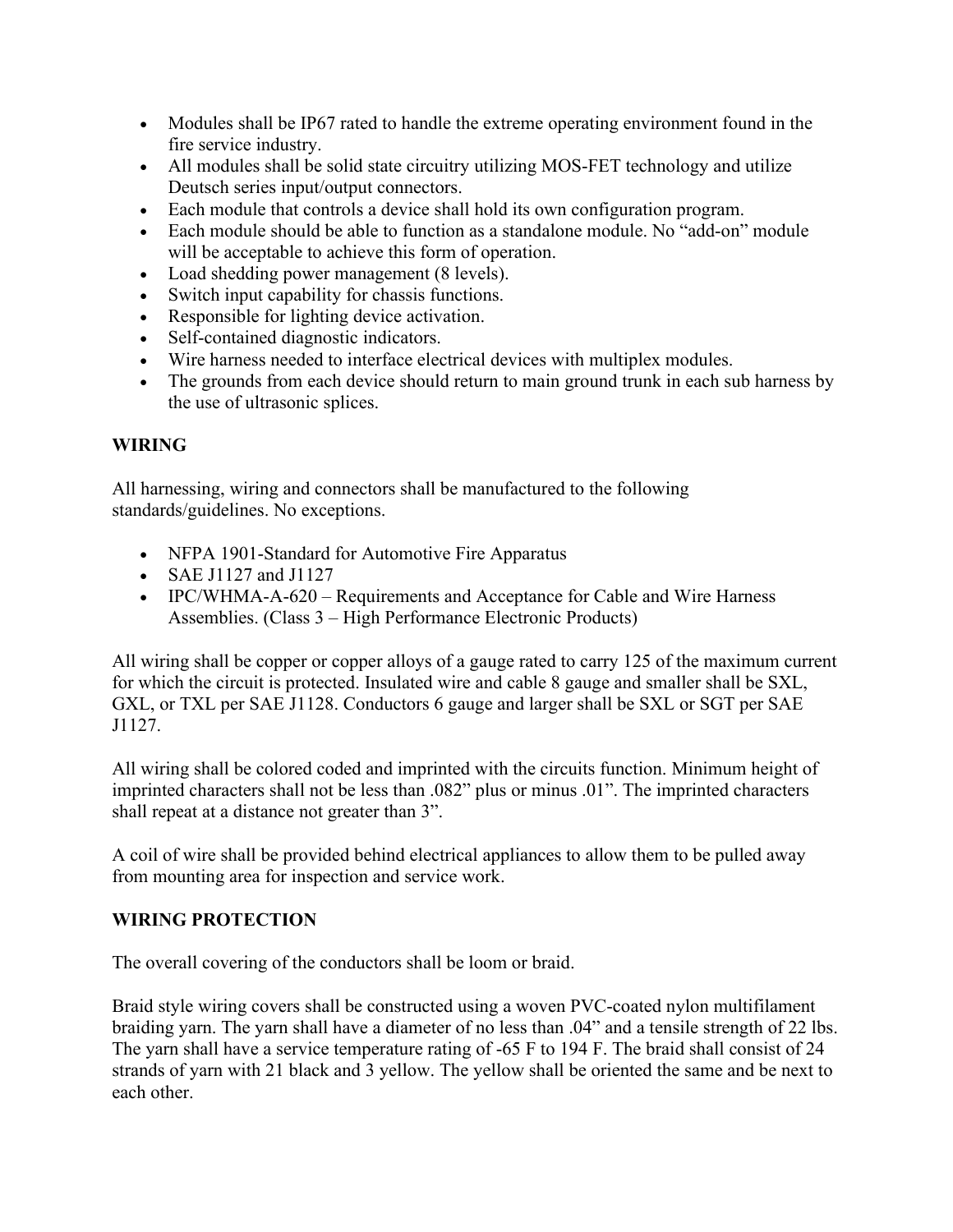Wiring loom shall be flame retardant black nylon. The loom shall have a service temperature of - 40 F to 300 F and be secured to the wire bundle with adhesive-backed vinyl tape.

#### **WIRING CONNECTORS**

All connectors shall be Deutsch series unless a different series of connector is needed to mate to a supplier's component. The connectors and terminals shall be assembled per the connector/terminal manufacturer's specification. Crimble/Solderless terminals shall be acceptable. Heat shrink style shall be utilized unless used within the confines of the cab.

#### **NFPA REQUIRED TESTING OF ELECTRICAL SYSTEM**

The apparatus shall be electrical tested upon completion of the vehicle and prior to delivery. The electrical testing, certifications, and test results shall be submitted with delivery documentation per requirements of NFPA 1901. The following minimum testing shall be completed by the apparatus manufacturer:

#### **1. Reserve capacity test:**

The engine shall be started and kept running until the engine and engine compartment temperatures are stabilized at normal operating temperatures and the battery system is fully charged. The engine shall be shut off and the minimum continuous electrical load shall be activated for ten (10) minutes. All electrical loads shall be turned off prior to attempting to restart the engine. The battery system shall then be capable of restarting the engine. Failure to restart the engine shall be considered a test fail.

#### **2. Alternator performance test at idle:**

The minimum continuous electrical load shall be activated with the engine running at idle speed. The engine temperature shall be stabilized at normal operating temperature. The battery system shall be tested to detect the presence of battery discharge current. The detection of battery discharge current shall be considered a test failure.

#### **3. Alternator performance test at full load:**

The total continuous electrical load shall be activated with the engine running up to the engine manufacturer`s governed speed. The test duration shall be a minimum of two (2) hours. Activation of the load management system shall be permitted during this test. However, an alarm sounded by excessive battery discharge, as detected by the system required in NFPA 1901 Standard, or a system voltage of less than 11.7 volts DC for a 12 volt nominal system, for more than 120 seconds, shall be considered a test failure.

#### **4. Low voltage alarm test:**

Following the completion of the above tests, the engine shall be shut off. The total continuous electrical load shall be activated and shall continue to be applied until the excessive battery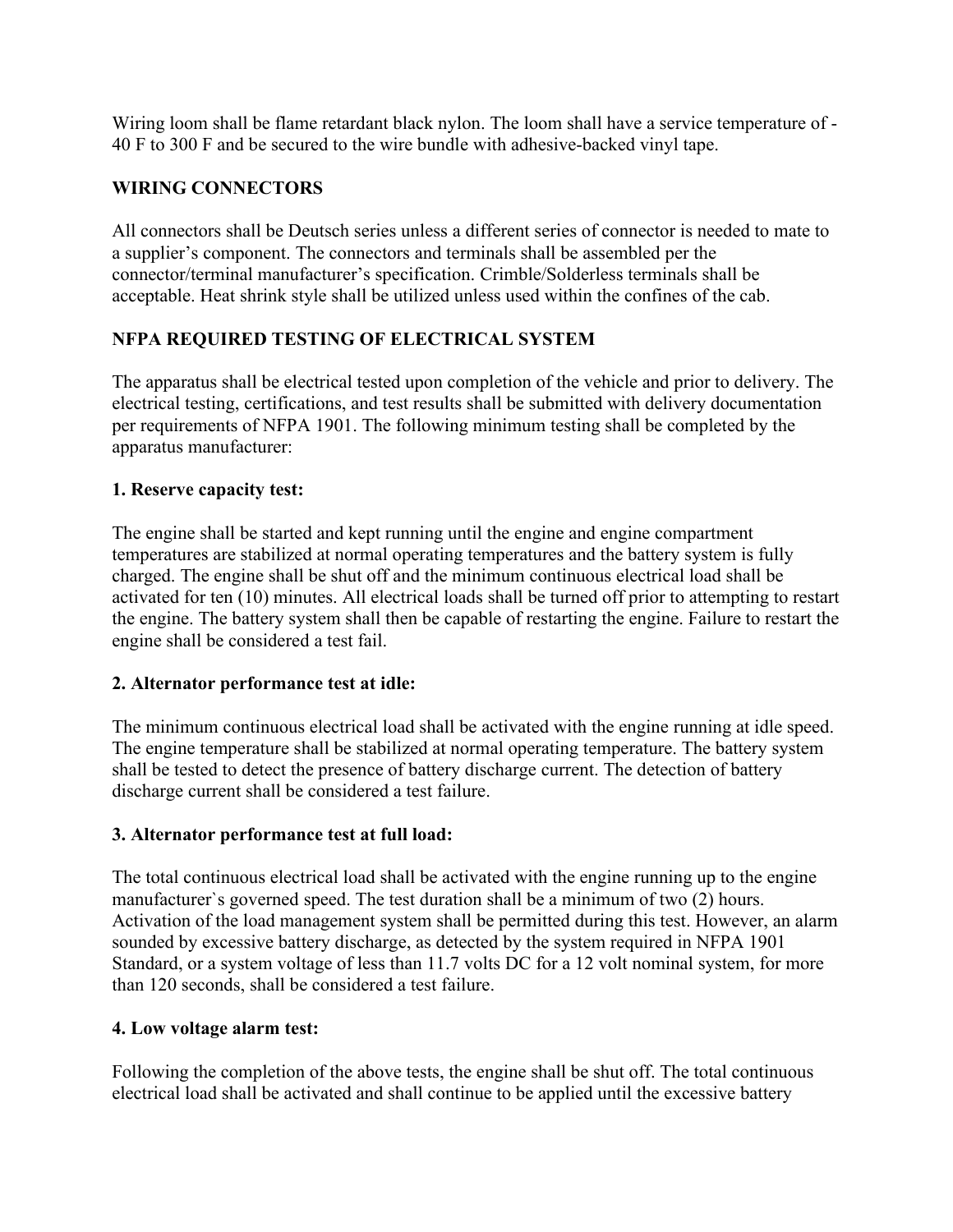discharge alarm activates. The battery voltage shall be measured at the battery terminals. With the load still applied, a reading of less than 11.7 volts DC for a 12 volt nominal system shall be considered a test failure. The battery system shall then be able to restart the engine. Failure to restart the engine shall be considered a test failure.

#### **NFPA REQUIRED DOCUMENTATION**

The following documentation shall be provided on delivery of the apparatus:

- A. Documentation of the electrical system performance tests required above.
- B. A written load analysis, including:
	- a. The nameplate rating of the alternator.
	- b. The alternator rating under the conditions.
	- c. Each specified component load.
	- d. Individual intermittent loads.

## **VEHICLE DATA RECORDER**

A vehicle data recorder system will be provided to comply with NFPA 1901, 2009 edition. The following data will be monitored:

- Vehicle speed MPH
- Acceleration (from speedometer) MPH/Sec.
- Deceleration (from speedometer) MPH/Sec.
- Engine speed RPM
- Engine throttle position % of full throttle
- ABS Event On/Off
- Seat occupied status Occupied Yes/No by position
- Seat belt status Buckled Yes/No by position
- Master Optical Warning Device Switch On/Off
- Time: 24 hour time
- Date: Year/Month/Day

#### **OCCUPANT DETECTION SYSTEM**

There will be a visual and audible warning system installed in the cab that indicates the occupant buckle status of all cab seating positions that are designed to be occupied during vehicle movement.

The audible warning will activate when the vehicle's park brake is released and a seat position is not in a valid state. A valid state is defined as a seat that is unoccupied and the seat belt is unbuckled, or one that has the seat belt buckled after the seat has been occupied.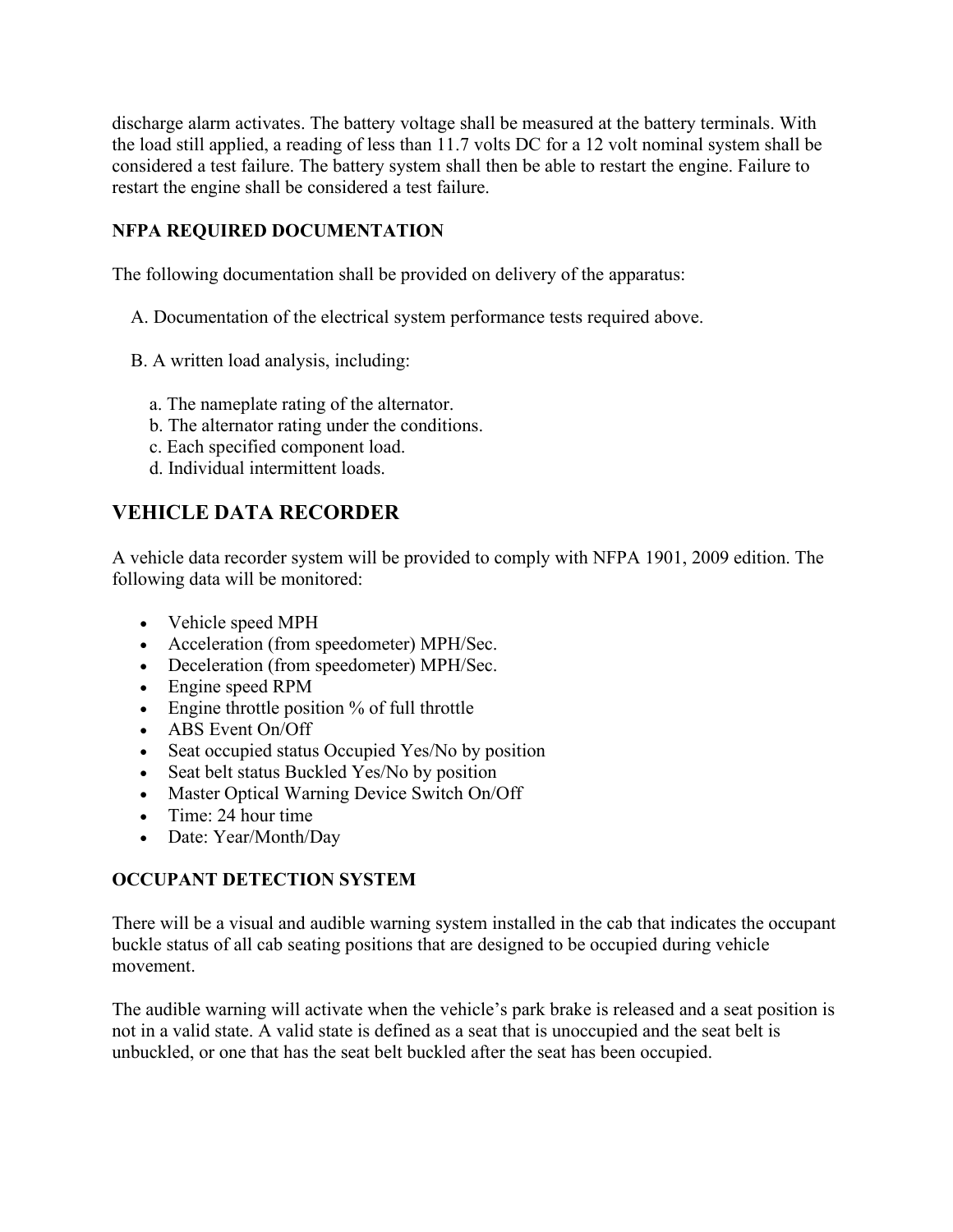The visual warning will consist of a graphical representation of each cab seat in the multiplex display screen that will continuously indicate the validity of each seat position.

The system will include a seat sensor and safety belt latch switch for each cab seating position, audible alarm and wiring harness.

## **ELECTRICAL CONNECTION PROTECTION**

The vehicle electrical system will be made more robust by the application of a corrosion inhibiting spray coating on all exposed electrical connections on the chassis and body. If equipped with an aerial device, the exposed connections on the aerial components will also be protected.

The coating will use nanotechnology to penetrate at the molecular level into uneven surfaces to create a protective water repellant film. The coating will protect electrical connections against the environmental conditions apparatus are commonly exposed to.

#### **ROCKER SWITCH PANEL**

All specified lighting fixtures and electrical components will be activated by rocker style switches. The switches will be located on a separate embossed electrical panel, fabricated with aluminum complete with backlit name tags describing the function of each individual switch and installed on the console specified.

An internally lighted red rocker switch will be furnished on the left and identified as the "MASTER WARNING".

#### **12-VOLT CHARGER PORT**

A USB charger port will be installed in the top of the console. It will be provided with a tethered rubber cover. It will be wired directly to battery hot.

#### **BATTERY SWITCH**

There will be a rotary style battery disconnect switch installed on the floor left of the driver's seat to activate the battery system.

#### **AUTO THROTTLE**

Engine will increase in RPM to a preset amount if the battery voltage drops below 11.7V and the pump is not engaged or transmission placed in drive gear.

#### **HAZARD LIGHT IN CAB**

There will be a LED "Door Open" indicator light provided and installed in the chassis cab. The light will be installed on the console and will activate when the parking brake is released and a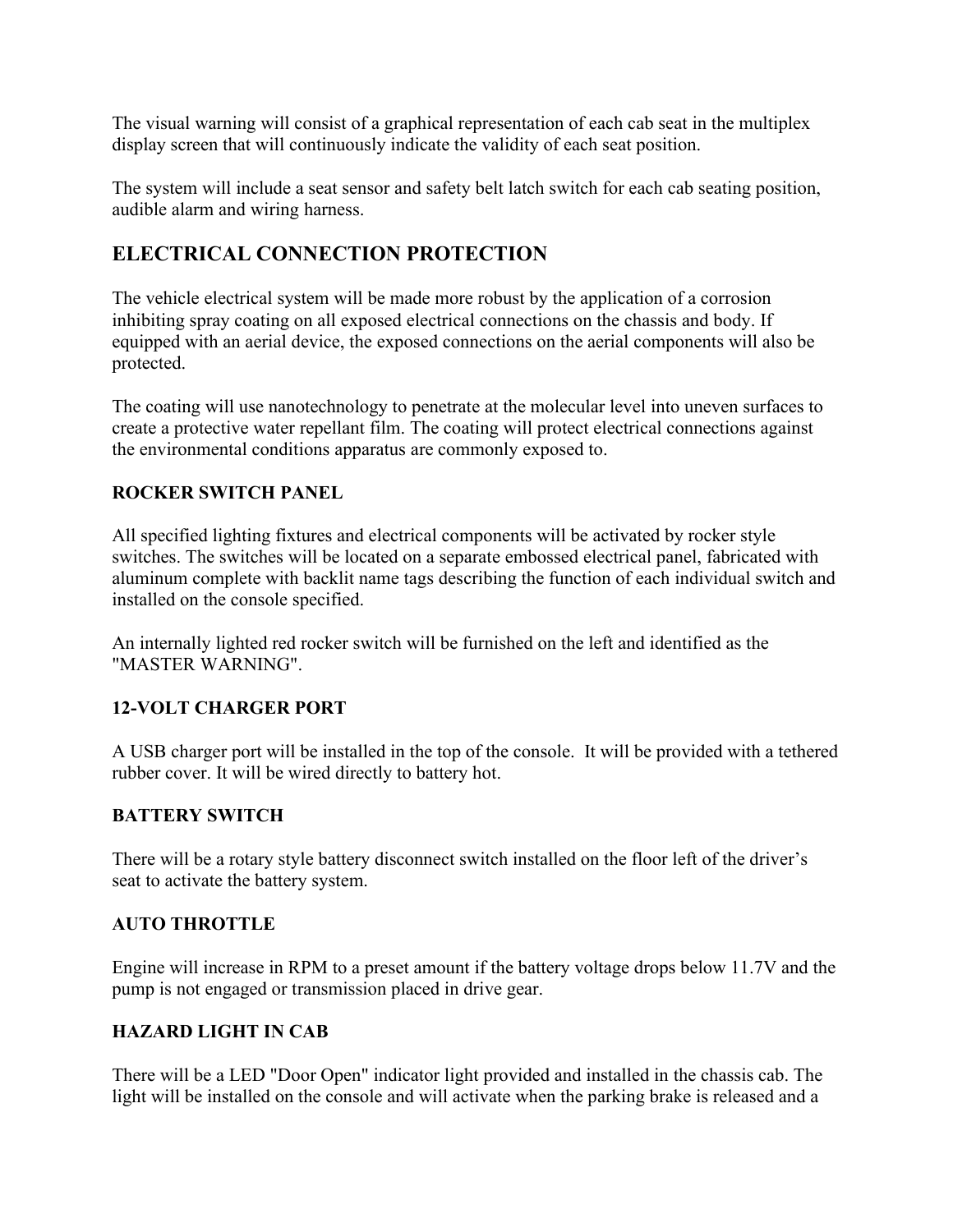compartment door or any additional specified accessible devices are not in the completely closed positions.

A warning placard will be installed in the apparatus cab near the light, stating "Do Not Move Apparatus When Light Is On."

## **BATTERY CHARGER**

A minimum 45-amp (12 volt) battery charger/conditioner will be provided and installed in the "best fit" location as determined by the apparatus manufacture.

The battery charger will automatically regulate operation output to a single battery bank. A built in sensing circuit will check the battery voltage 120 times per second, to compensate for voltage drop in charging wires and provide quick recharge, with no overcharge.

#### **SHORELINE RECEPTACLE W/AUTO EJECT**

A Kussmaul "Super Auto-Eject" 120 volt 20 amp shoreline receptacle will be installed on the apparatus. It will automatically eject the plug when the starter button is depressed.

The electrical current will be interrupted before the plug is automatically ejected to prevent arcing. The plug for the receptacle will be shipped loose for installation on the shoreline cord.

The shoreline connection will be installed under the driver's door step area at the lower step level and placed forward of the immediate stepping area where space allows.

The electrical inlet will be connected to the battery charger.

The shoreline inlet connection will include a yellow cover.

## **DOT LIGHTING**

There will be seven (7) lights located on the rear of the apparatus. Three (3) of the lights will be mounted on the rear of the apparatus center location, for use as identification lamps. Two (2) additional lights will be located on the rear outboard locations, one (1) each side as high as possible. Two (2) lights will be mounted in the rubrails on the sides facing the side at the rear corners, for use as clearance lamps.

#### **REAR TAIL LIGHT ASSEMBLY**

There will be Whelen C6 series SurfaceMax™ Super LED rear tail light assemblies provided and installed with the apparatus, one (1) each side at the rear.

The following will be installed in each taillight stack:

One (1) C6BTT red brake/tail light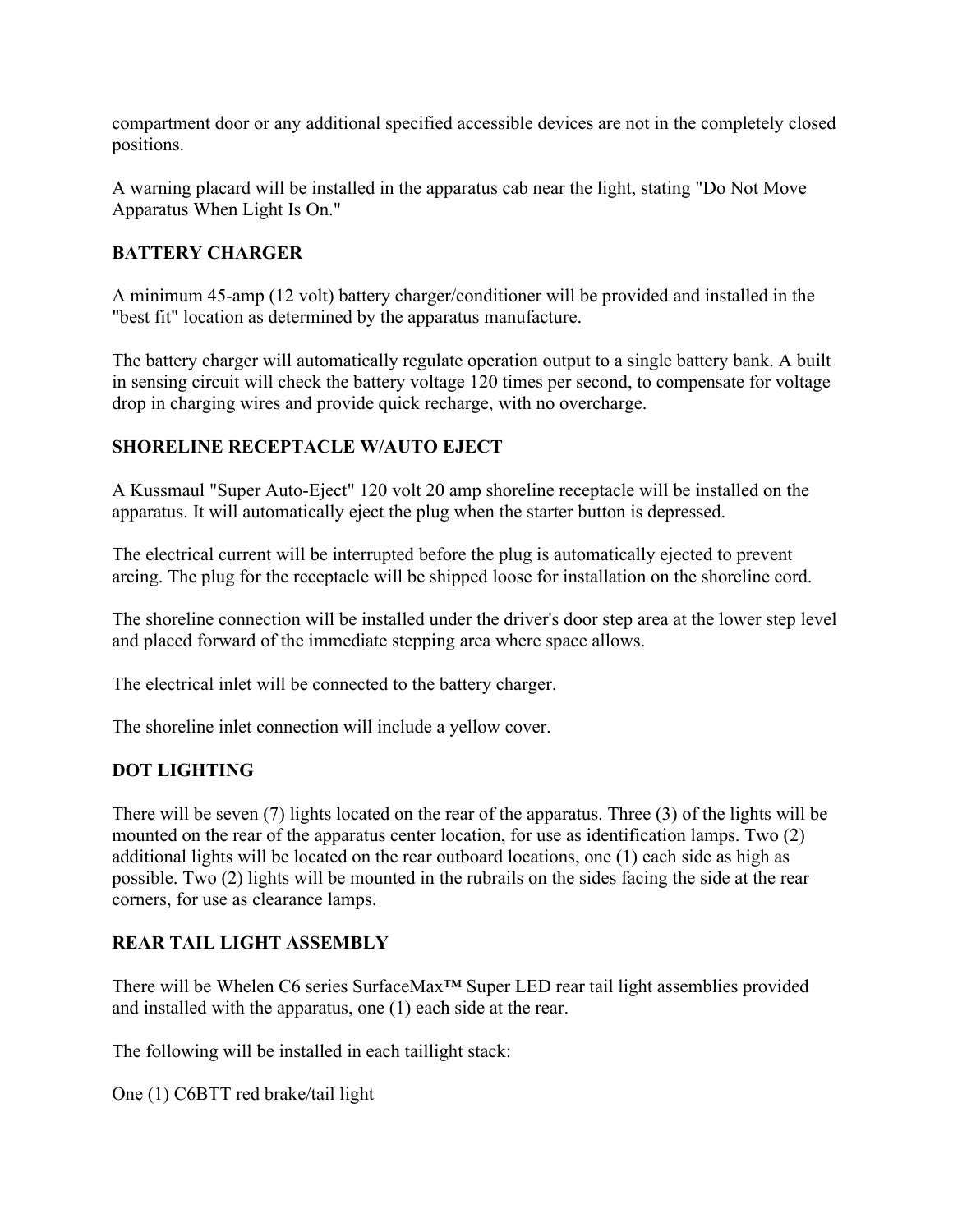One (1) C6TC amber arrow turn signal light

One (1) C6BUL clear backup light

One (1) C6LRC warning light on the bottom of the stack

They will be mounted in PLASC4V chrome flanges provided for each tail light assembly.

#### **ENGINE COMPARTMENT LIGHT**

There will be one (1) 12 volt LED work light installed in the engine compartment on the firewall. The light will have an integrated on/off switch.

#### **CAB STEP LIGHTS**

There will be a LED light installed underneath each of the apparatus cab steps meeting NFPA1901 lumen requirements. The lights will be positioned to provide illumination to the ground area or the lower step under the cab entry doors.

The lights will be activated by the opening of any cab door and work light switch in the cab console.

#### **UNDER BODY LIGHTS**

There will be one (1) perimeter light mounted centered under the front bumper to illuminate the ground area under the bumper.

The under bumper perimeter lights will illuminate the area with the activation of the work light switch in the cab dash and with the parking brake applied.

One (1) under each side of the pump house running boards and two (2) under the rear tailboard.

#### **LED INTERMEDIATE TURN SIGNAL LIGHTING**

There will be two (2) amber intermediate turn signals and two (2) amber intermediate marker lights on the sides of the apparatus (one (1) each per side) between the front and rear axles.

The lights will be Weldon brand 9186-1500 series LED amber markers.

#### **INTERMEDIATE TURN SIGNALS**

The intermediate turn signals will flash with the turn indicators.

#### **COMPARTMENT LIGHTING**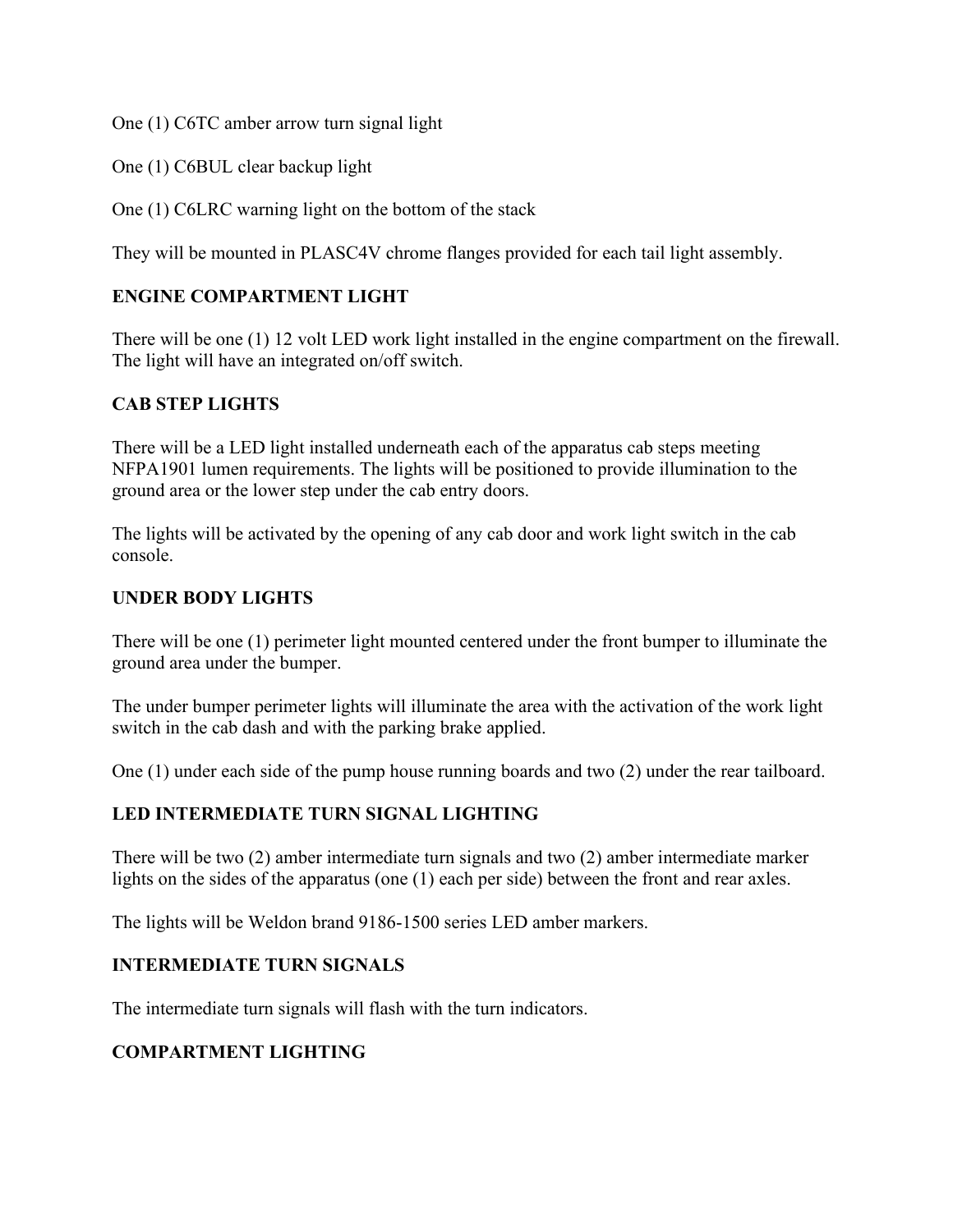One (1) LED Tube light model #RX-15T16-5050, will be installed in each body compartment. The tube light will be centered vertically along the forward side of the door framing and at maximum length available to fit the opening.

The light in each compartment will be on a separate circuit, turning on only those lights that have open compartment doors.

## **LED CROSSLAY HOSBED FLOOD LIGHT**

There will be one (1) LED light with clear LED wide flood lamp rated at not less than 750 lumens installed on the top center of the cross compartment. It will be capable of illuminating the entire crosslay hose bed area.

It will be manually activated by the Work Light switch located on the cab console.

## **LED HOSEBED FLOOD LIGHTS**

There will be an LED minimum 6:00 x 3.00 inch LED flood light with clear lens located at the front of the hosebed rated at not less than 1900 lumens capable of illuminating the entire hosebed area.

It will be manually activated by the Work Light switch located on the cab console.

# **GROUND LADDERS**

## **ALCO-LITE ROOF LADDER**

An Alco-Lite PRL-14, 14` aluminum roof ladder shall be provided. Folding steel roof hooks shall be attached to one end of the ladder with steel spikes on the other.

## **ALCO-LITE EXTENSION LADDER**

One (1) Alco-Lite PEL-24, 24` aluminum 2-section extension ladder shall be provided. The ladder shall meet or exceed the requirements of the current edition of NFPA 1931.

## **ALCO-LITE FOLDER LADDER**

This unit shall be supplied with one (1) Alco-Lite FL-10, 10` 6" long aluminum folding attic ladder with safety shoes.

# **PAINT / GRAPHICS**

## **BODY COLOR**

The body side panels will be painted to match the primary cab color.